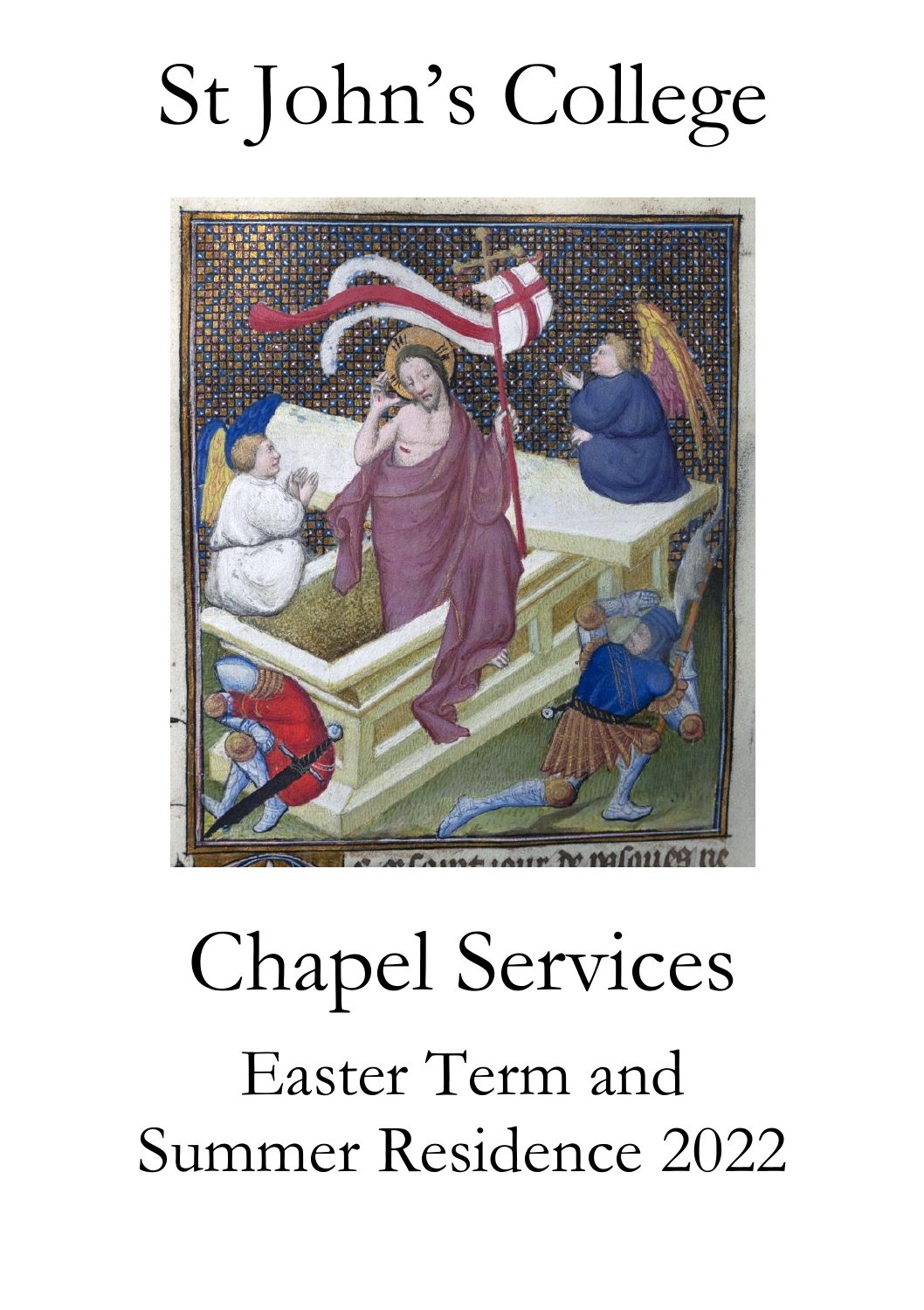Since the early  $13<sup>th</sup>$  century the site of St John's College has had a place of Christian worship. The original Chapel, whose traces are still visible in First Court, belonged to a hospital for the poor and infirm and was retained when the College was founded in 1511. Our present Chapel, built in 1869 by Sir George Gilbert Scott, continues to offer regular services enriched by the College's outstanding choral tradition. Members of the public are welcome at all services. The Chapel is part of the Church of England, within the Anglican Communion, and welcomes everyone.

Morning Prayer is said each weekday at 8.30am. This and the 8.30am Sunday services are reserved to members of College and their guests.

Surplices are provided in the Chapel, and may be worn by members of the College on Sundays, at Evensong on Saturdays, and on other holy days as marked in this list with the letter **S**.

The Chapel Clerk, Stephen Stokes, can be contacted on 01223 338676 or by e-mail at  $chapel@joh.cam.ac.uk$  Further details of the Chapel and Choirs are available on their websites:

*www.joh.cam.ac.uk www.sjcchoir.co.uk stjohnsvoices.org*

A Chapel service is usually webcast on a weekly basis. You can listen online at: *[www.sjcchoir.co.uk/webcast](http://www.sjcchoir.co.uk/webcast)*

## **Dean** The Rev'd Canon Dr Mark Oakley **Director of Music** Andrew Nethsingha **Chaplain** The Rev'd Andrew Hammond **Director of St John's Voices** Graham Walker **Herbert Howells Organ Scholar** George Herbert **Junior Organ Scholar** Alex Trigg **St John's Voices Organists** Samuel Jones & Benedict Turner-Berry **Chapel Clerk** Stephen Stokes **Assistant Verger** John Boulter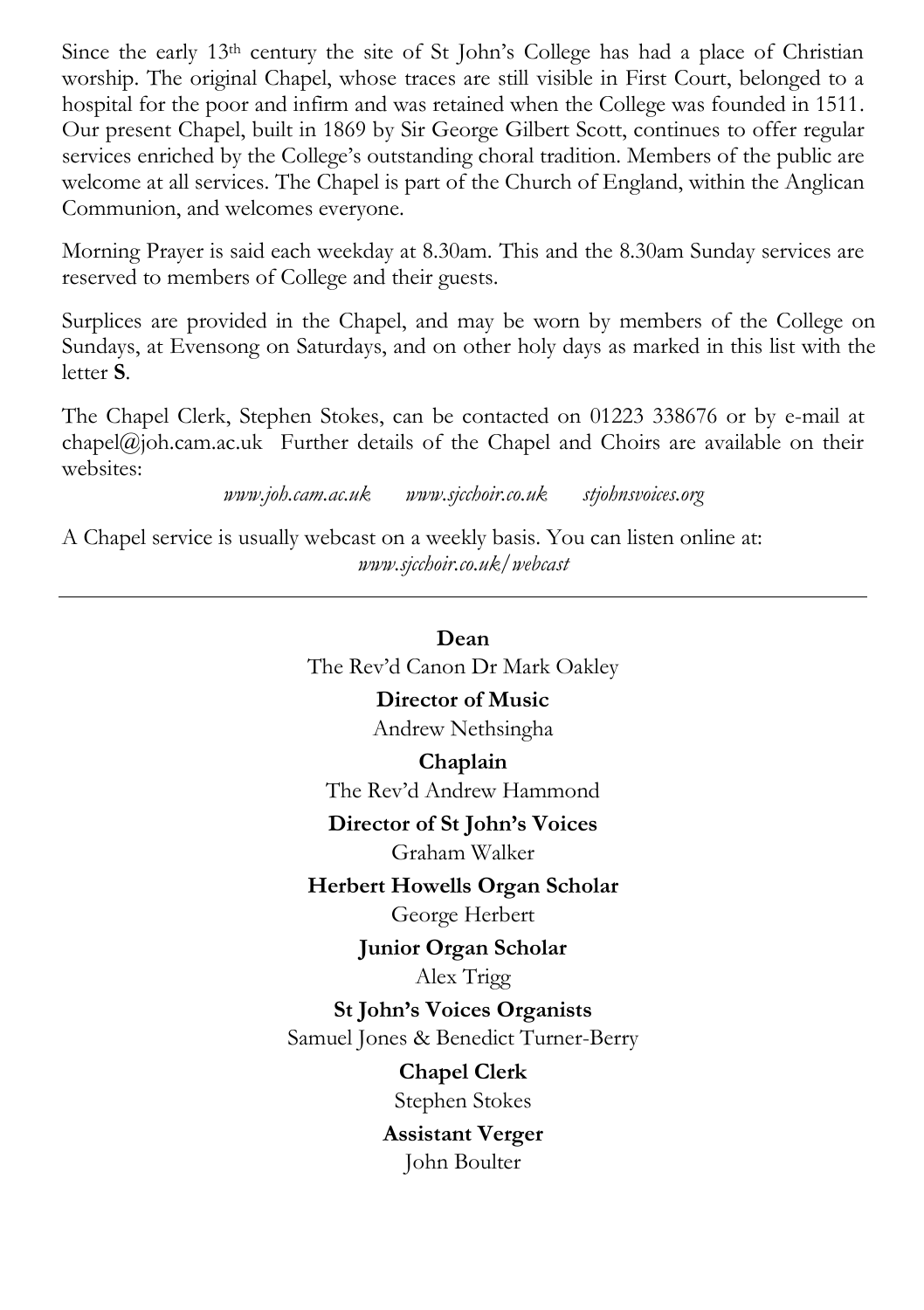# Sunday 6.30pm Evensong Sermon Series

# **'No Shame in a Tutu'**

Learning about life, dignity and faith from Desmond Tutu (1931–2021)



1 May **Racial justice** Preacher: The Rt. Hon. Lord Boateng

8 May **Interfaith understanding** Preacher: The Rev'd Dr James Walters

15 May **Humour** Preacher: The Dean

22 May **The Environment**<br>Preacher: The Very Rey'd Frances Ward The Very Rev'd Frances Ward

29 May **Israel/Palestine** Preacher: The Chaplain

5 June **Reconciliation** Preacher: Canon Sarah Snyder

12 June **LGBTQ+ Equality** Preacher: The Rev'd Dr Rachel Mann

19 June **Politics** Preacher: Dr Claire Foster-Gilbert

Recordings of these sermons will be available at *www.joh.cam.ac.uk/chapel-choir/sermons*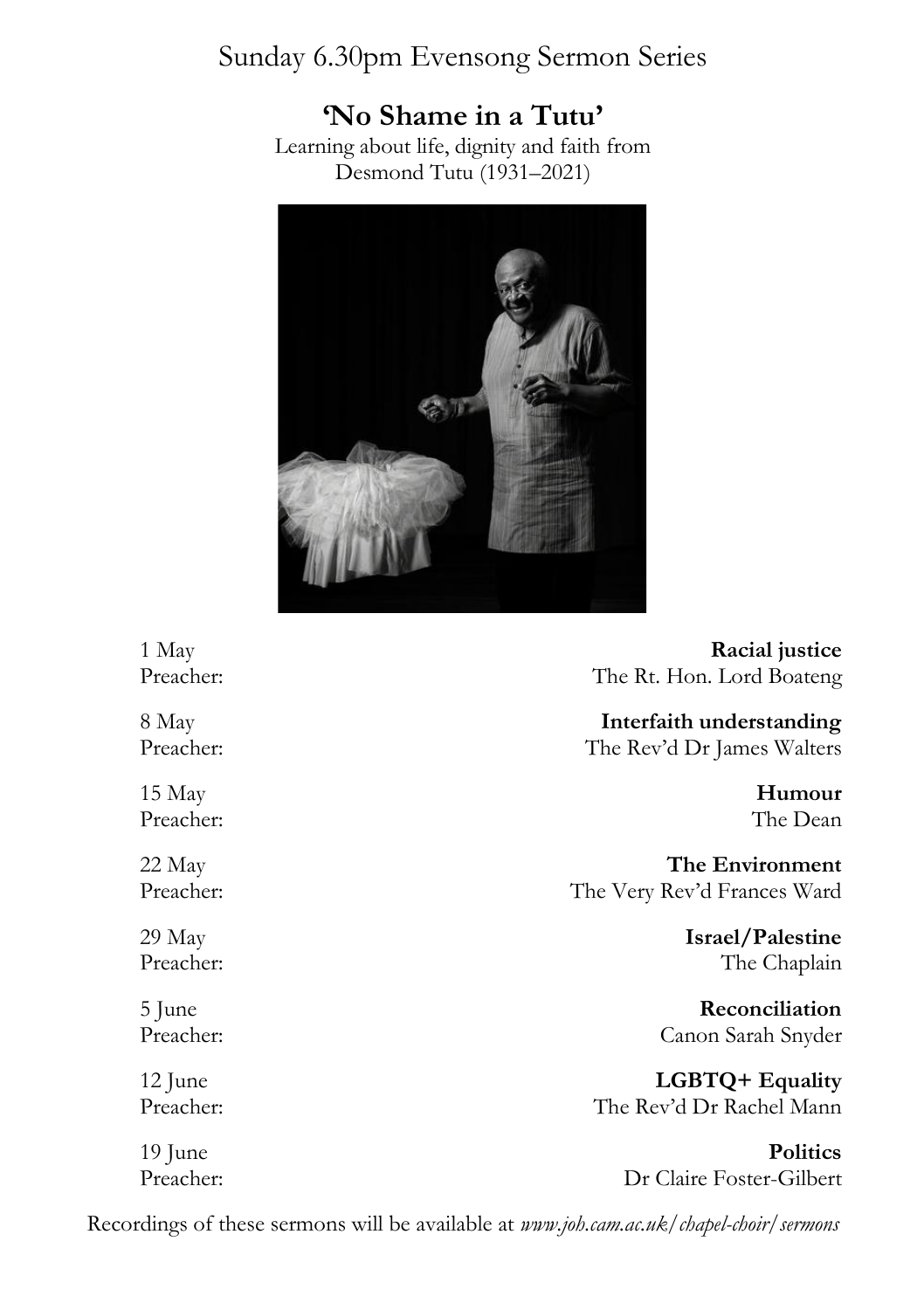| 24 | THE SECOND<br><b>SUNDAY OF</b><br><b>EASTER</b> | $8.30$ a.m. | STUDENT COMMUNION<br>Readings: Acts 5.27-32; John 20.19-31                                                                                                                                                                                       |
|----|-------------------------------------------------|-------------|--------------------------------------------------------------------------------------------------------------------------------------------------------------------------------------------------------------------------------------------------|
| 26 | <b>TUESDAY</b>                                  | $6.30$ p.m. | <b>EVENSONG</b><br>Responses and Preces: Clucas<br>Psalm: 119 vv. 129–136 (Elvey)<br>Readings: Daniel 10.4-12; Matthew 28.1-10<br>Sumsion in G<br>Michael Rose: Teach me, my God and King<br>Hymn: 102                                           |
| 27 | WEDNESDAY                                       | $6.30$ p.m. | <b>EVENSONG</b> (lower voices)<br>Responses and Preces: Tallis<br>Psalms: 124 (tone vii), 125 (tone vii)<br>Readings: Genesis 40.1–15; Philippians 1.1–11<br>Lassus: Magnificat tertii toni<br>Nunc Dimittis tertii toni<br>Locke: Let God arise |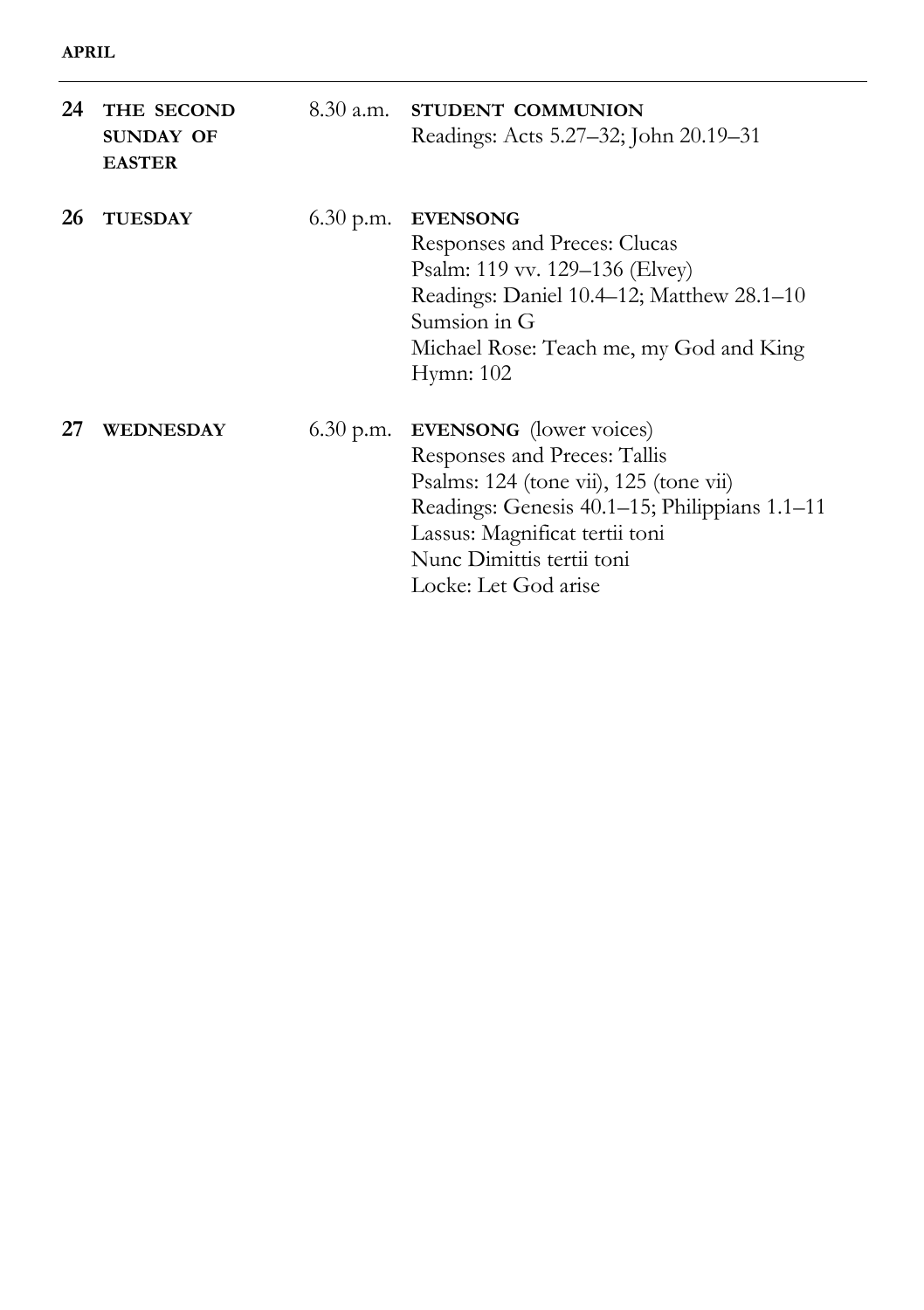| 28 | <b>THURSDAY</b> | $6.30$ p.m. | <b>EVENSONG</b><br>Responses and Preces: Clucas<br>Psalm: 133 (Hopkins)<br>Reading: John 2.1-11<br>Howells (St Paul's Service)<br>Plumstead: A grateful heart<br>Hymn: 115                                                                                               |   |
|----|-----------------|-------------|--------------------------------------------------------------------------------------------------------------------------------------------------------------------------------------------------------------------------------------------------------------------------|---|
| 29 | <b>FRIDAY</b>   | $6.30$ p.m. | <b>EVENSONG</b><br>Responses and Preces: Clucas<br>Psalms: 22 (Camidge), 23 (Hylton Stewart)<br>Readings: Isaiah 53; 1 Corinthians 15.1-4<br>Batten (Fourth Service)<br>Albright: Look There! The Christ, our Brother, comes<br>Hymn: 118                                |   |
| 30 | <b>SATURDAY</b> | $6.30$ p.m. | <b>EVENSONG</b><br>Responses and Preces: Clucas<br>Psalm: $144$ vv. $1-9$ (Higgins)<br>Readings: Wisdom 3.1–9; Luke 18.9–14<br>Byrd (Second Service)<br>Vaughan Williams: Let all the world<br>Hymn: 496 (tune 354)<br>Voluntary: Howells Rhapsody no. 1 in D flat major | S |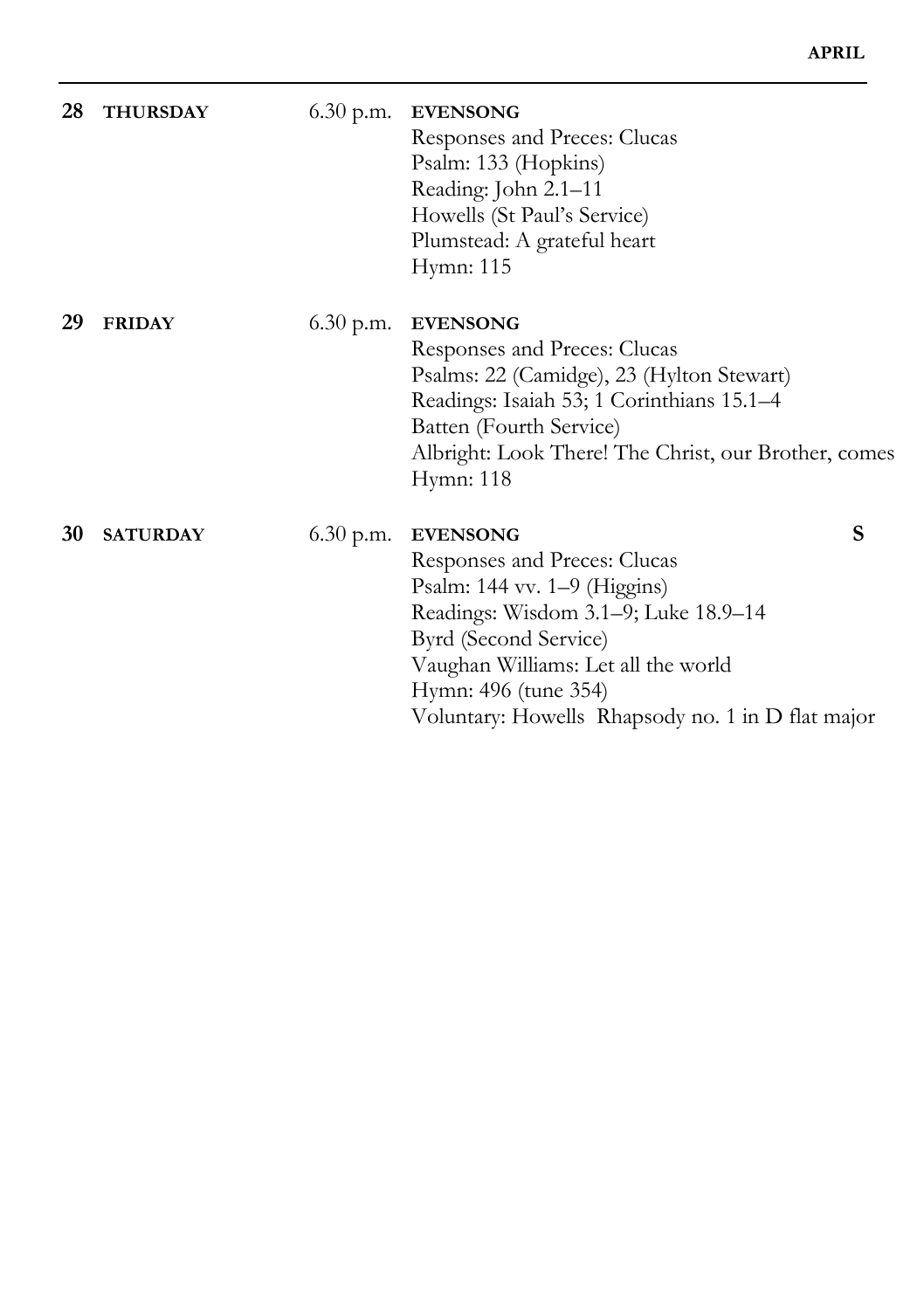| 1 | THE THIRD<br>SUNDAY OF EASTER                        | $8.30$ a.m. | S<br>STUDENT COMMUNION<br>Readings: Acts 9.1-6; John 21.1-19                                                                                                                                                                                                                                                                                                                           |
|---|------------------------------------------------------|-------------|----------------------------------------------------------------------------------------------------------------------------------------------------------------------------------------------------------------------------------------------------------------------------------------------------------------------------------------------------------------------------------------|
|   |                                                      |             | 10.30 a.m. COMMEMORATION OF BENEFACTORS<br>Responses and Preces: Clucas<br>Psalm: 149 (Stanford)<br>Antiphon: Hic est discipulus ille<br>Te Deum: Howells (Collegium Regale)<br>Weir: Leaf from leaf Christ knows<br>Hymns: 362 (tune 185)(Descant: Robinson), 208<br>Preacher: Loretta Minghella OBE<br>Master, Clare College<br>Benefaction for beneficiaries: for better, for worse |
|   |                                                      | $6.00$ p.m. | <b>ORGAN RECITAL</b> (no. 1526)<br>Katelyn Emerson (Concert Organist)                                                                                                                                                                                                                                                                                                                  |
|   |                                                      |             | Tournemire (Duruflé): Fantaisie-Improvisation<br>sur le Victimae paschali laudes'<br>Laurin: Sonata in F<br>ii. Intermezzo<br>iii. Scherzo<br>Brahms: Chorale Prelude 'Herzlich tut mich erfreuen'<br>Bairstow: Toccata-Prelude on the plainsong<br>Pange lingua'                                                                                                                      |
|   |                                                      | $6.30$ p.m. | <b>EVENSONG</b><br>Responses and Preces: Clucas<br>Psalm: 2 (Robinson)<br>Antiphon: Qui vult venire post me<br>Humfrey in E minor<br>Hadley: My beloved spake<br>Hymns: 107 (Descant: Robinson), 103<br>Preacher: The Rt. Hon. Lord Boateng<br>House of Lords<br>Racial justice<br>Voluntary: Pott Laudes *                                                                            |
| 2 | <b>ST PHILIP AND</b><br>ST JAMES,<br><b>APOSTLES</b> | $6.30$ p.m. | <b>FESTAL EVENSONG</b><br>SUNG BY ST JOHN'S VOICES<br>Responses and Preces: Leighton<br>Psalm: 12 (Goss)<br>Readings: Isaiah 30.15-21; John 14.1-14<br>Antiphon: Qui vult venire post me<br>Walmisley in D minor<br><b>Byrd: Haec Dies</b>                                                                                                                                             |

Hymn: 164 (tune 101(ii))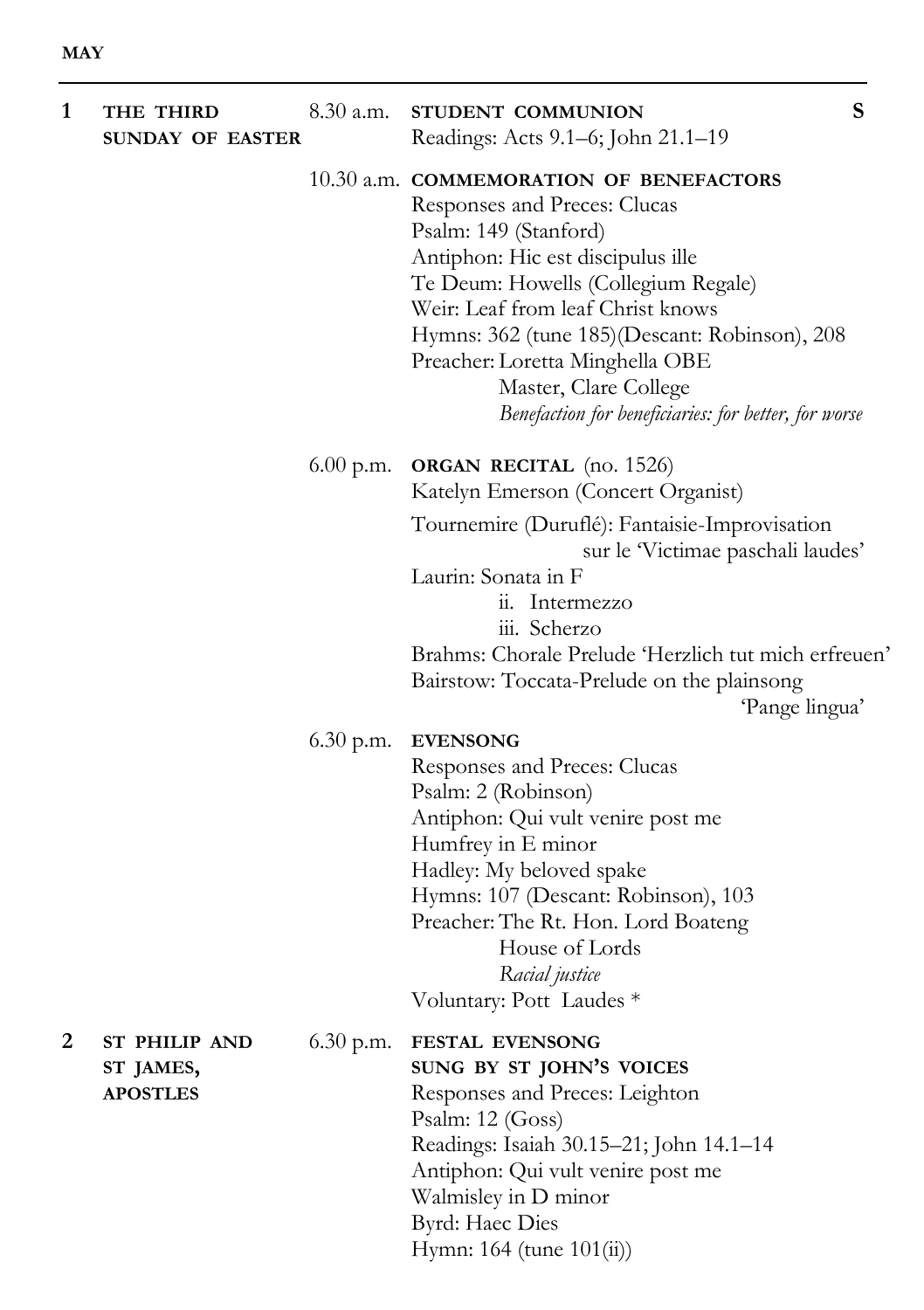**3 TUESDAY** 6.30 p.m. **EVENSONG**  Responses and Preces: Clucas Psalm: 17 vv. 1–7 (Turle) Readings: Hosea 6.1–6; Luke 24.13–35 Bevan: Magnificat quarti toni Nunc Dimittis quarti toni Vaughan Williams: Rise heart, thy Lord is risen Hymn: 455 (tune 232) **4 WEDNESDAY 4.00 p.m**. **EVENSONG** 

Introit: Hadley My beloved spake Responses and Preces: Clucas Psalms: 22 (Camidge), 23 (Hylton Stewart) Readings: Genesis 3.8-21; 1 Corinthians 15.12-28 Howells (St Paul's Service) Weir: Leaf from leaf Christ knows Hymn: 107 (Descant: Robinson)

*This service will be broadcast live on BBC Radio Three. We ask everyone to be seated by 3.45 p.m.*

#### **5 THURSDAY 5.00 p.m**. '**SUNDAY WORSHIP**'

*This service will be recorded for broadcast on BBC Radio Four at 8.10am, Sunday 8 May. We ask everyone to be seated by 4.45 p.m.*

| 6 | <b>ST JOHN</b>     |             | <b>6.00 p.m. FESTAL EVENSONG</b> (lower voices)          | S |
|---|--------------------|-------------|----------------------------------------------------------|---|
|   | THE EVANGELIST     |             | Introit: Poulenc Tout puissant                           |   |
|   | <b>ANTE PORTAM</b> |             | Responses and Preces: Rose                               |   |
|   | <b>LATINAM</b>     |             | Psalm: 30 (tone viii)                                    |   |
|   |                    |             | Readings: Jeremiah 1.4-10; Matthew 14.1-12               |   |
|   |                    |             | Antiphon: Hic est discipulus ille                        |   |
|   |                    |             | Sumsion in G                                             |   |
|   |                    |             |                                                          |   |
|   |                    |             | Hymn: $202$ (omit v. 4)                                  |   |
| 7 | <b>SATURDAY</b>    | $6.30$ p.m. | <b>EVENSONG</b>                                          | S |
|   |                    |             | Responses and Preces: Radcliffe                          |   |
|   |                    |             | Psalm: 36 (Norris, Garrett)                              |   |
|   |                    |             | Readings: Wisdom 5.15–20; Ephesians 6.10–17              |   |
|   |                    |             | Purcell in G minor                                       |   |
|   |                    |             | Gibbons: If ye be risen again with Christ                |   |
|   |                    |             | Hymn: 447 (omit v.4)                                     |   |
|   |                    |             | Voluntary: J.S. Bach 'Little' Fugue in G minor (BWV 578) |   |

\* *This piece was commissioned by the Master and Fellows in 2014, with support from the Herbert Howells Organ Music Fund.*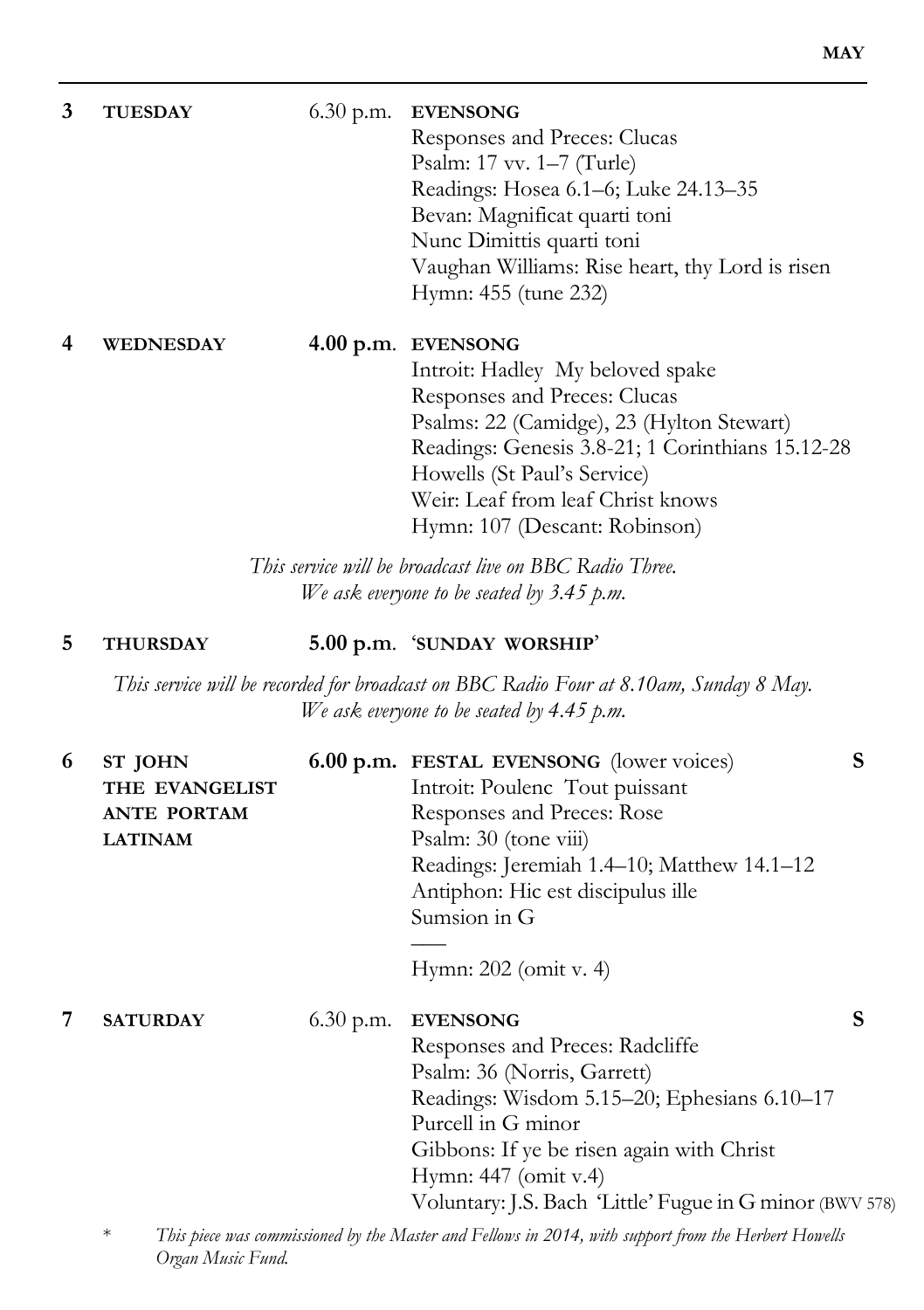| 8  | THE FOURTH<br><b>SUNDAY OF</b><br><b>EASTER</b> | 8.30 a.m.   | S<br>STUDENT COMMUNION<br>Readings: Acts 9.36-43; John 10.22-30                                                                                                                                                                                                                                                           |
|----|-------------------------------------------------|-------------|---------------------------------------------------------------------------------------------------------------------------------------------------------------------------------------------------------------------------------------------------------------------------------------------------------------------------|
|    |                                                 |             | 10.30 a.m. SUNG EUCHARIST<br>Introit: Handel Since by man came death<br>Berkeley: Missa Brevis<br>Readings: Acts 9.36–43; John 10.22–30<br>Gradual: Psalm 23 (tone viii)<br>Credo: I<br>Preacher: Dr Sarah Maxwell<br>Hymns: 310, 104 (omit v.2)<br>Voluntary: J.S. Bach: Prelude in D major (BWV 532i)                   |
|    |                                                 |             | 6.00 p.m. ORGAN RECITAL (no. 1527)<br>Edward Picton-Turbervill (London)<br>J.S. Bach: Toccata in F major (BWV 540i)<br>Cauchefer-Choplin (Picton-Turbervill): Improvisation<br>Picton-Turbervill: Three Chorales<br>Duruflé: Toccata (Suite, op. 5)                                                                       |
|    |                                                 | $6.30$ p.m. | <b>EVENSONG</b><br>Responses and Preces: Radcliffe<br>Psalm: $40$ vv. $1-6$ (Elgar)<br>Stanford in A<br>Wesley: Blessed be the God and Father<br>Hymns: 105(i), 112<br>Preacher: The Rev'd Dr James Walters<br>Chaplain, London School of Economics<br>Interfaith understanding<br>Voluntary: Vierne Final (Symphonie II) |
| 9  | <b>MONDAY</b>                                   | $6.30$ p.m. | EVENSONG SUNG BY ST JOHN'S VOICES AND<br>PEMBROKE COLLEGE CHAPEL CHOIR<br>Responses and Preces: Leighton<br>Psalm: 48 (Goss)<br>Readings: Song of the Three Jews 28-34; 1 Peter 1.3-9<br>Forbes L'Estrange (King's College Service)<br>Finzi: Lo, the full, final sacrifice<br>Hymn: 446                                  |
| 10 | <b>TUESDAY</b>                                  | 6.30 p.m.   | <b>EVENSONG</b><br>Responses and Preces: Radcliffe<br>Psalm: 52 (Hylton Stewart)<br>Readings: Daniel 7.13-14; Matthew 28.16-20<br>Weir (St John's Service) *<br>Purcell: My beloved spake<br>Hymn: 444                                                                                                                    |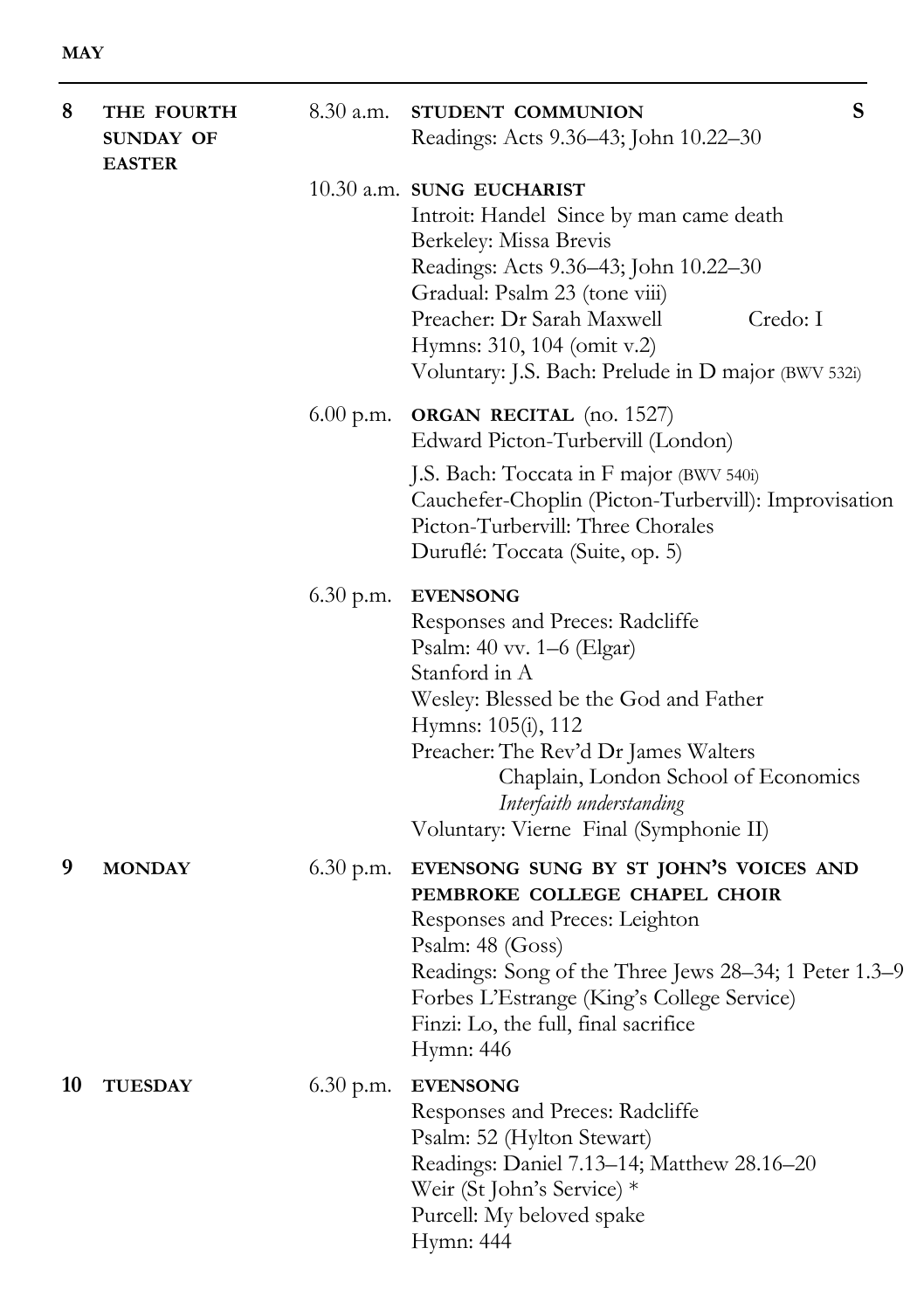| 11 | WEDNESDAY                              | $6.30$ p.m. | <b>EVENSONG</b> (lower voices)<br>Responses and Preces: Plainsong<br>Psalm: 57 (tone viii)<br>Readings: Genesis 40.16–23; Philippians 1.12–18a<br>Howells in E (original version)<br>Poulenc: Seigneur, je vous en prie                                                                                                                          |   |
|----|----------------------------------------|-------------|--------------------------------------------------------------------------------------------------------------------------------------------------------------------------------------------------------------------------------------------------------------------------------------------------------------------------------------------------|---|
| 12 | <b>THURSDAY</b>                        | $6.30$ p.m. | <b>EVENSONG</b><br>Responses and Preces: Radcliffe<br>Psalm: 139 vv. 1-18, 23-24 (Skeats)<br>Reading: John 4.46-54<br>Kelly in C<br>Elgar: Give unto the Lord<br>Hymn: 436 (Descant: Robinson)<br>Voluntary: Vierne Final (Symphonie II)                                                                                                         |   |
|    |                                        |             | This service will be live-streamed on Facebook by Classic FM.                                                                                                                                                                                                                                                                                    |   |
| 13 | <b>FRIDAY</b><br>EVE OF<br>ST MATTHIAS | $6.30$ p.m. | EVENSONG AND ADMISSION OF CHORISTERS S<br>Responses and Preces: Smith<br>Psalm: 68 vv. 1-10 (Woodward)<br>Readings: Isaiah 22.15–22; Philippians 3.13b–4.1<br>Antiphon: Qui vult venire post me<br>Sumsion in A<br>Howells: Jubilate (Collegium Regale)<br>Hymn: 216 (omit v.4)                                                                  |   |
| 14 | <b>ST MATTHIAS</b><br><b>APOSTLE</b>   |             | 12.00 noon MEMORIAL SERVICE<br>FOR PROFESSOR ROGER GRIFFIN (FELLOW)                                                                                                                                                                                                                                                                              |   |
|    |                                        | $6.30$ p.m. | <b>FESTAL EVENSONG</b> (lower voices)<br>Introit: Harris Holy is the true light<br>Responses and Preces: Rose<br>Psalm: 72 vv. 1–8 (tone viii)<br>Readings: 1 Samuel 16.1–13; Matthew 7.15–27<br>Antiphon: Qui vult venire post me<br>Cruft (Collegium Regale)<br>Lassus: Jubilate Deo<br>Hymn: 214 (omit v.2)<br>Voluntary: Susato La Mourisque | S |

\* *This work was commissioned for the College Choir in 2011.*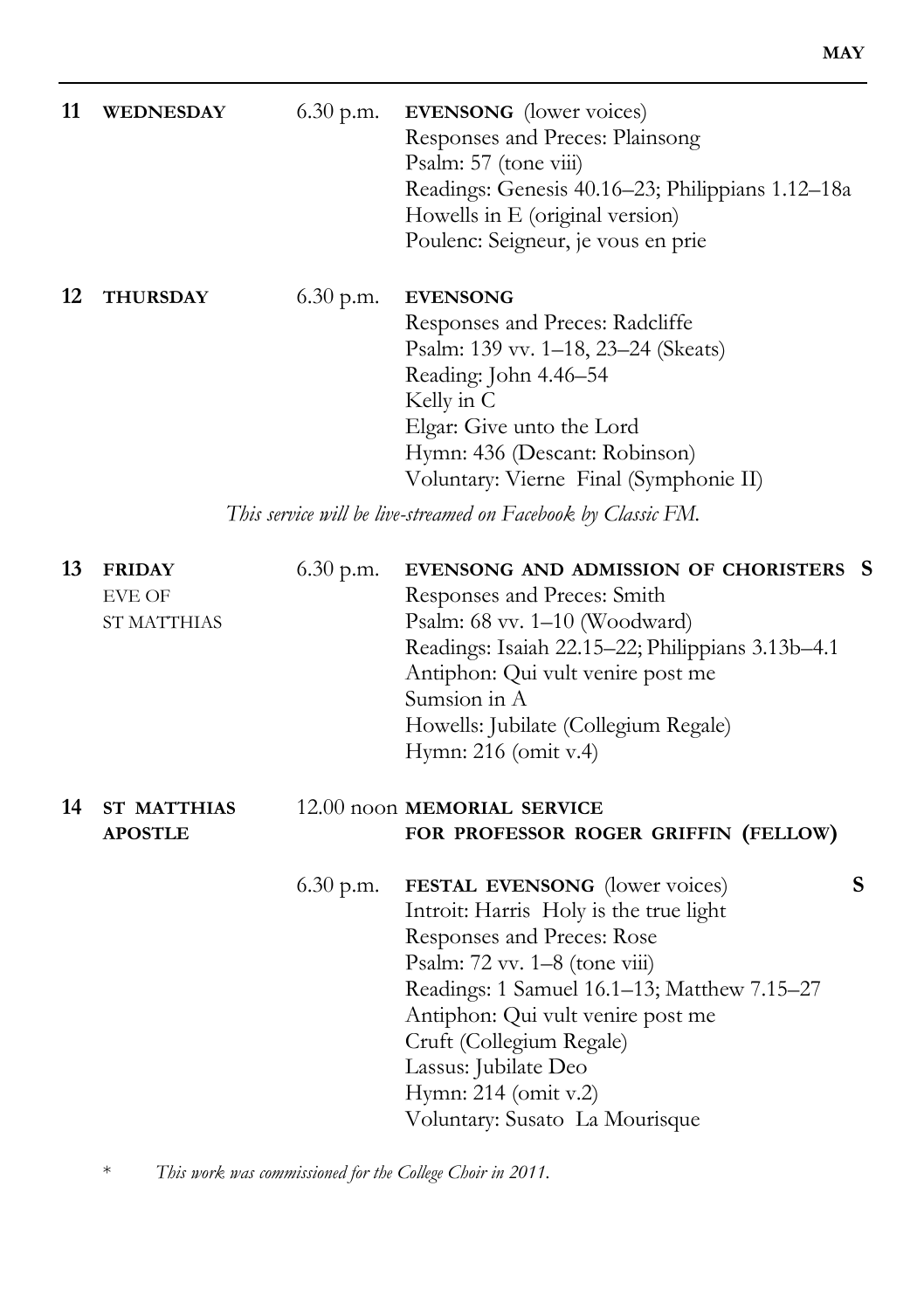| 15 | THE FIFTH<br><b>SUNDAY OF</b> | 8.30 a.m.   | S<br>STUDENT COMMUNION<br>Readings: Acts 11.1-18; John 13.31-35                                                                                                                                                                                                                                                                              |  |
|----|-------------------------------|-------------|----------------------------------------------------------------------------------------------------------------------------------------------------------------------------------------------------------------------------------------------------------------------------------------------------------------------------------------------|--|
|    | <b>EASTER</b>                 |             | 10.30 a.m. SUNG EUCHARIST WITH CONFIRMATION<br>President: The Rt Rev'd Dr Dagmar Winter<br>Bishop of Huntingdon<br>Byrd: Mass for four voices<br>Readings: Acts 11.1-18; John 13.31-35<br>Gradual: Psalm 148 vv. 1–6 (tone vii)<br>Preacher: The Bishop<br>Hymns: 114, 113, 110<br>Voluntary: Howells Sarabande for the Morning<br>of Easter |  |
|    |                               | $6.00$ p.m. | <b>ORGAN RECITAL</b> (no. 1528)<br>Dr David Hill (Musical Director, The Bach Choir)<br>Langlais: Hymne d'action de grâces 'Te Deum'                                                                                                                                                                                                          |  |
|    |                               |             | Buxtehude: Fugue in C major (BuxWV 174)<br>Brahms: Chorale Prelude 'Herzlich tut mich verlangen'<br>Franck: Choral no. 3 in A minor                                                                                                                                                                                                          |  |
|    |                               | $6.30$ p.m. | <b>EVENSONG</b><br>Responses and Preces: Smith<br>Psalm: 76 (Ashfield)<br>Wood in E flat (no. 2)<br>MacMillan: O give thanks unto the Lord<br>Hymns: 349, 124<br>Preacher: The Dean<br>Humour                                                                                                                                                |  |
| 16 | <b>MONDAY</b>                 | $6.30$ p.m. | EVENSONG SUNG BY ST JOHN'S VOICES<br>Introit: Mendelssohn Denn er hat seinen Engeln<br>Responses and Preces: Leighton<br>Psalm: 83 (Pring)<br>Readings: Song of the Three Jews 35-41;<br>Ephesians 1.3-14<br>Stanford in B flat<br>Mendelssohn: Ave Maria<br>Hymn: 438 (tune 296(i))                                                         |  |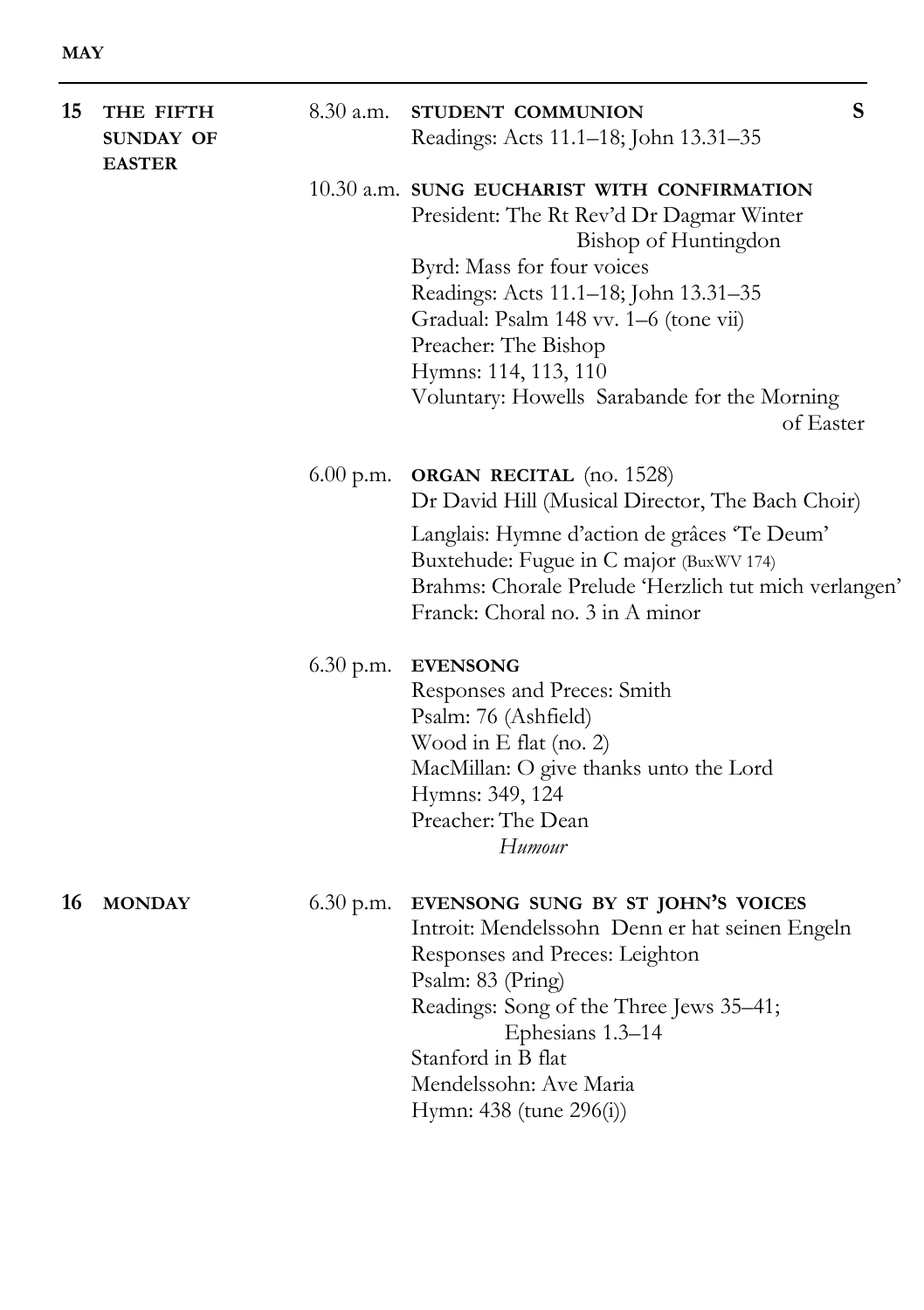| 17 | <b>TUESDAY</b>  | 6.30 p.m. EVENSONG<br>Responses and Preces: Smith<br>Psalm: 86 vv. 1–10 (Parry)<br>Readings: Genesis 8.20–22; John 21.1–14<br>Durante: Magnificat<br>Nunc Dimittis primi toni<br>Lalouette: O mysterium ineffabile<br>Hymn: 432 (omit vv. 2, 5, 6)                                                                                                                                                                                                                                                                       |
|----|-----------------|--------------------------------------------------------------------------------------------------------------------------------------------------------------------------------------------------------------------------------------------------------------------------------------------------------------------------------------------------------------------------------------------------------------------------------------------------------------------------------------------------------------------------|
| 18 | WEDNESDAY       | 6.30 p.m. EVENSONG (lower voices)<br>Responses and Preces: Tallis<br>Psalm: 92 (tone i)<br>Readings: 1 Kings 19.1-15a; Philippians 1.18b-26<br>Palestrina: Magnificat sexti toni<br>Nunc Dimittis sexti toni<br>Poulenc: Salut, Dame Sainte                                                                                                                                                                                                                                                                              |
| 19 | <b>THURSDAY</b> | $6.30$ p.m. EVENSONG<br>Responses and Preces: Ayleward<br>Psalm: 97 (Martin)<br>Reading: John 6.1-14<br>Tallis (Short Service)<br>J.S. Bach: Bleib bei uns<br>Hymn: 429 (tune 374)                                                                                                                                                                                                                                                                                                                                       |
| 20 | <b>FRIDAY</b>   | 6.30 p.m. EVENSONG<br>Responses and Preces: Ayleward<br>Psalm: 102 vv. 1–11 (Macpherson)<br>Readings: Isaiah 9.2-7; 1 Corinthians 15.12-20<br>Weelkes (Short Service)<br>Dove: Sanctus (Missa Brevis)<br>Hymn: 428 (tune 244)                                                                                                                                                                                                                                                                                            |
| 21 | <b>SATURDAY</b> | S<br>6.30 p.m. CANTATA EVENSONG<br>WITH ST JOHN'S SINFONIA<br>Orchestral Voluntary: J.S. Bach Adagio (Brandenburg<br>Responses and Preces: Ayleward<br>Concerto no. 1)<br>Psalm: 105 vv. 1–15 (Hawes)<br>Readings: Hosea 6.1-6; Luke 24.13-35<br>Durante: Magnificat<br>J.S. Bach: Cantata no. 83 Erfreute Zeit im neuen Bunde<br>J.S. Bach: Cantata no. 6 Bleib bei uns, denn es will Abend<br>Hymns: 106 (tune 219)(omit v.3), 120<br>werden<br>Orchestral Voluntary: J.S. Bach Minuet (Brandenburg<br>Concerto no. 1) |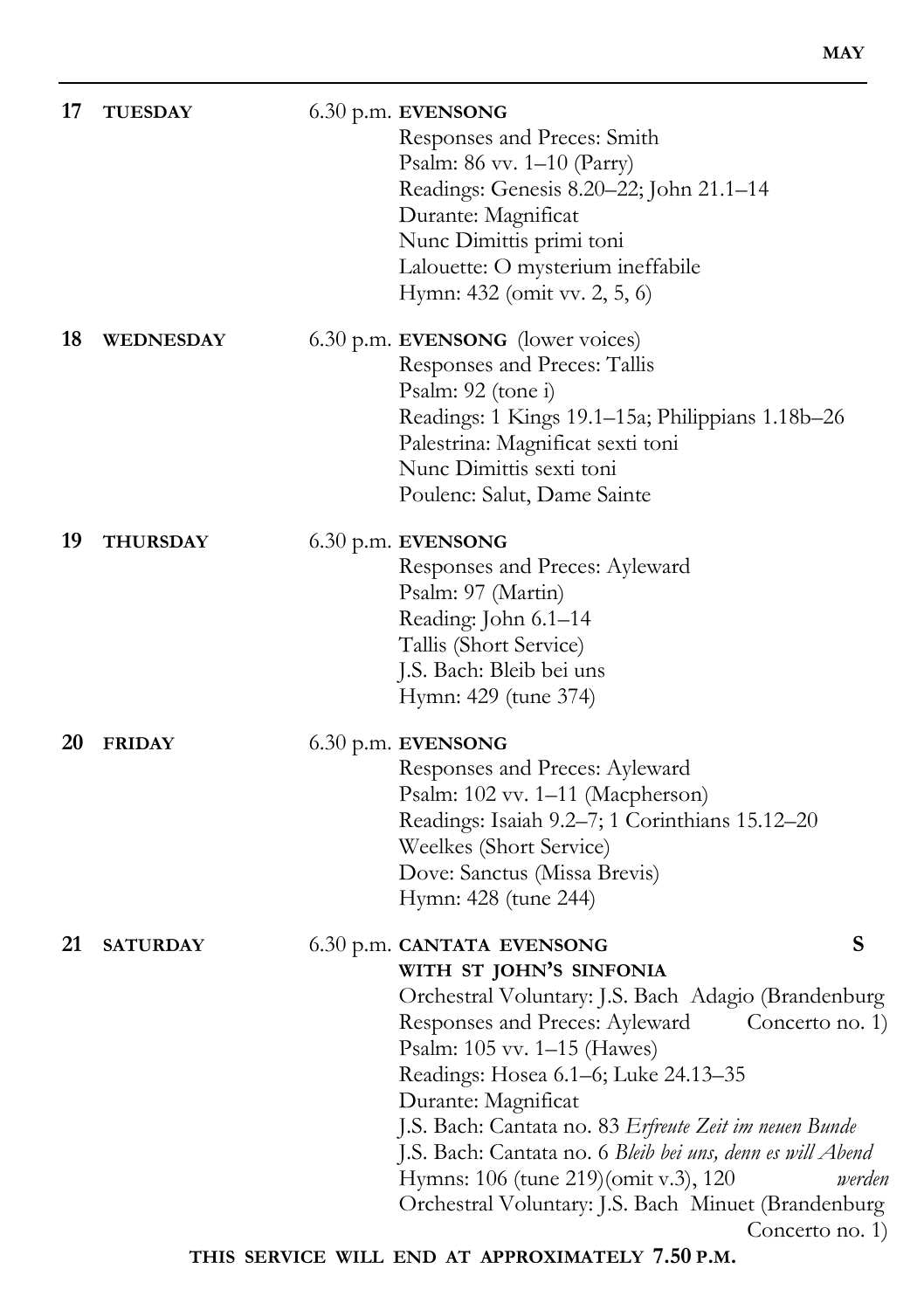| 22 | THE SIXTH<br><b>SUNDAY OF</b><br><b>EASTER</b> | 8.30 a.m.   | S<br>STUDENT COMMUNION<br>Readings: Acts 16.9-15; John 14.23-29                                                                                                                                                                                                                                                                |
|----|------------------------------------------------|-------------|--------------------------------------------------------------------------------------------------------------------------------------------------------------------------------------------------------------------------------------------------------------------------------------------------------------------------------|
|    |                                                |             | 10.30 a.m. SUNG EUCHARIST (lower voices)<br>Introit: Vocem jucunditatis<br>Duruflé: Messe cum jubilo<br>Readings: Acts 16.9-15; John 14.23-29<br>Gradual: Psalm 67 (tone vii)<br>Credo: III<br>Preacher: The Chaplain<br>Hymns: 119, 495 (omit vv. 2, 4)<br>Voluntary: Duruflé Prélude (Suite op. 5)                           |
|    |                                                | $6.00$ p.m. | <b>ORGAN RECITAL</b> (no. 1529)<br>Anthony Gritten (Royal Academy of Music)                                                                                                                                                                                                                                                    |
|    |                                                |             | Pierre Kunc: Sortie Fuguée<br>Kreisler (arr. James): Liebeslied (Alt-Wiener<br>Tanzweisen)                                                                                                                                                                                                                                     |
|    |                                                |             | Roth: Fantaisie Fuguée sur Regina Caeli<br>Grunenwald: Jubilate Deo (Diptyque Liturgique)                                                                                                                                                                                                                                      |
|    |                                                | $6.30$ p.m. | <b>EVENSONG</b><br>Responses and Preces: Ayleward<br>Psalm: $107$ vv. $1-8$ (Bairstow)<br>Murrill in E<br>Wheeler: Alleluia, I heard a voice<br>Hymns: 117, 375<br>Preacher: The Very Rev'd Frances Ward<br>Priest in Charge, St Michael's, Wokington<br>The Environment<br>Voluntary: J.S. Bach Prelude in B minor (BWV 5441) |
| 23 | <b>MONDAY</b>                                  | $6.30$ p.m. | EVENSONG SUNG BY ST JOHN'S VOICES<br>Responses and Preces: Lucy Walker<br>Psalm: 115 (South)<br>Readings: Song of the Three Jews 42-51;<br>Colossians 1.11–20<br>Watson in E<br>Golovanov: Svete tihi (СвѢте тихій)<br>Hymn: 423(ii)                                                                                           |
| 24 | <b>TUESDAY</b>                                 | $6.30$ p.m. | <b>EVENSONG</b><br>Responses and Preces: Ayleward<br>Psalm: 119 vv. 17-24 (Bairstow)<br>Readings: Micah 5.2-5a; John 21.15-19<br>Forbes L'Estrange (King's College Service)<br>Mendelssohn: Erhaben, O Herr, über alles Lob<br>Hymn: 416(ii)                                                                                   |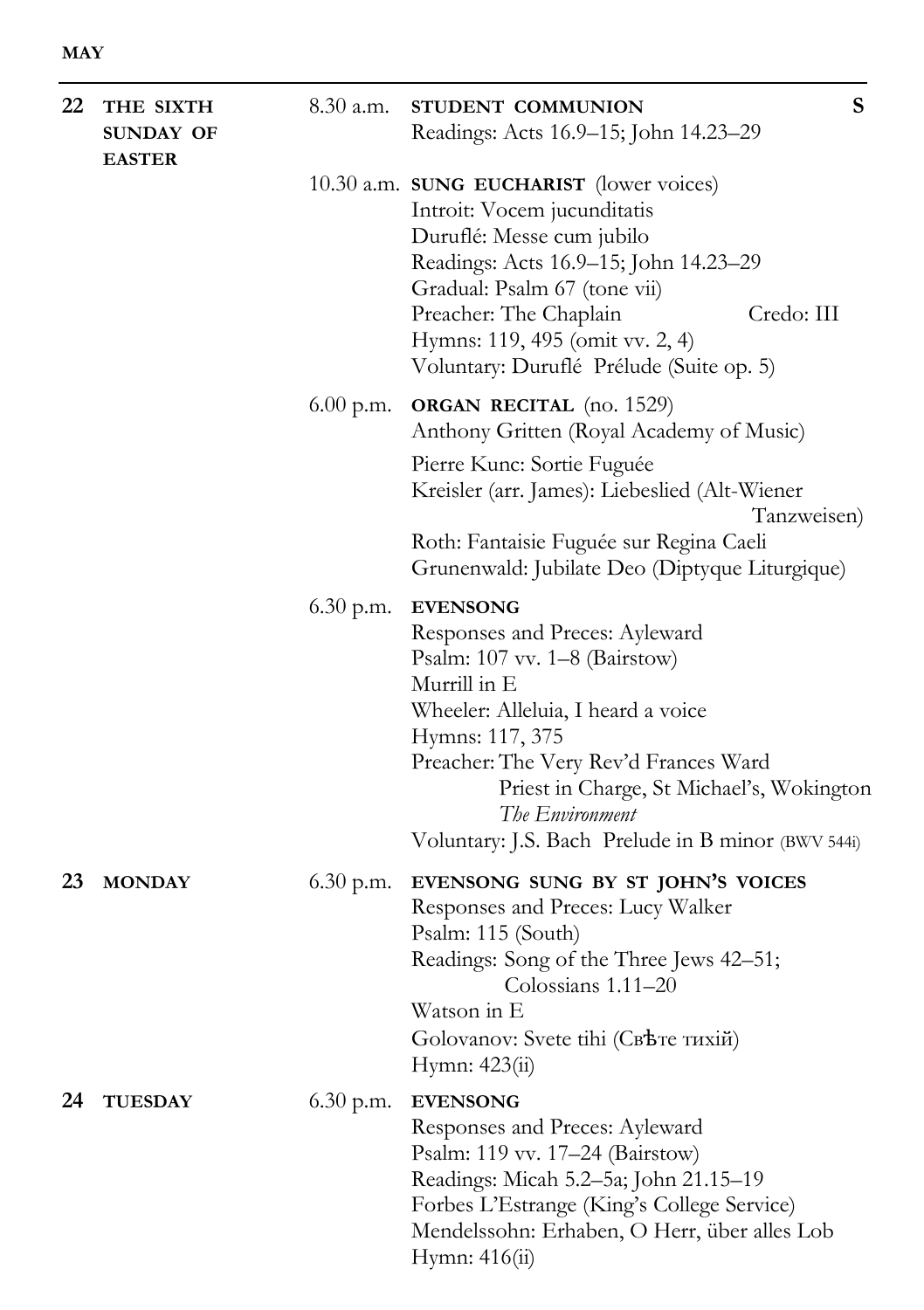| 25 | <b>WEDNESDAY</b><br>EVE OF<br><b>ASCENSION DAY</b> | $6.30$ p.m. | <b>EVENSONG</b> (lower voices)<br>Responses and Preces: Rose<br>Psalm: 119 vv. 73–80 (tone vii)<br>Readings: 2 Samuel 23.1–5; Colossians 2.20–3.4<br>Antiphon: Pater, manifestavi nomen tuum<br>Grayston Ives (Magdalen Service)<br>Byrd: Gloria tibi Domine                                                                  | S |
|----|----------------------------------------------------|-------------|-------------------------------------------------------------------------------------------------------------------------------------------------------------------------------------------------------------------------------------------------------------------------------------------------------------------------------|---|
| 26 | <b>ASCENSION DAY</b>                               |             | 10.30 a.m. SUNG EUCHARIST ATTENDED BY THE<br>PUPILS OF ST JOHN'S COLLEGE SCHOOL<br>Dove: Missa Brevis<br>Readings: Acts 1.1-11; Luke 24.44-53<br>Gradual: Psalm 47 (Day)<br>Hymns:134, Christ Triumphant (tune: Guiting Power),<br>297                                                                                        | S |
|    |                                                    | 12 noon     | THE ASCENSION DAY CAROL<br>FROM THE CHAPEL TOWER                                                                                                                                                                                                                                                                              |   |
|    |                                                    | $6.30$ p.m. | FESTAL EVENSONG WITH TRUMPET *<br>Introit: Leighton God is ascended<br>Responses and Preces: Ayleward<br>Psalm: 8 (Woodward)<br>Readings: 2 Kings 2.1–15; Revelation 5<br>Antiphon: Pater, manifestavi nomen tuum<br>Stanford in B flat<br>Phillips: Ascendit Deus<br>Hymn: 130(i) (omit vv. 3, 4, 5)                         |   |
| 27 | <b>FRIDAY</b>                                      | $6.30$ p.m. | <b>EVENSONG</b><br>Responses and Preces: Rose<br>Psalm: 128 (Goss)<br>Readings: Psalm 8; 1 Corinthians 15.21-29<br>Jackson in G<br>Byrd: Viri Galilaei<br>Hymn: 131                                                                                                                                                           |   |
| 28 | <b>SATURDAY</b>                                    | $6.30$ p.m. | EVENSONG SUNG BY THE COLLEGE CHOIR S<br>WITH MEMBERS OF THE CHOIR<br><b>ASSOCIATION AND CHOIR FAMILIES</b><br>Responses and Preces: Rose<br>Psalm: 138 (Ley)<br>Readings: Wisdom 6.12-20; James 3.13-18<br>Stanford in A<br>Finzi: God is gone up<br>Hymn: 408(i)(Descant: Robinson)<br>Voluntary: Widor Final (Symphonie VI) |   |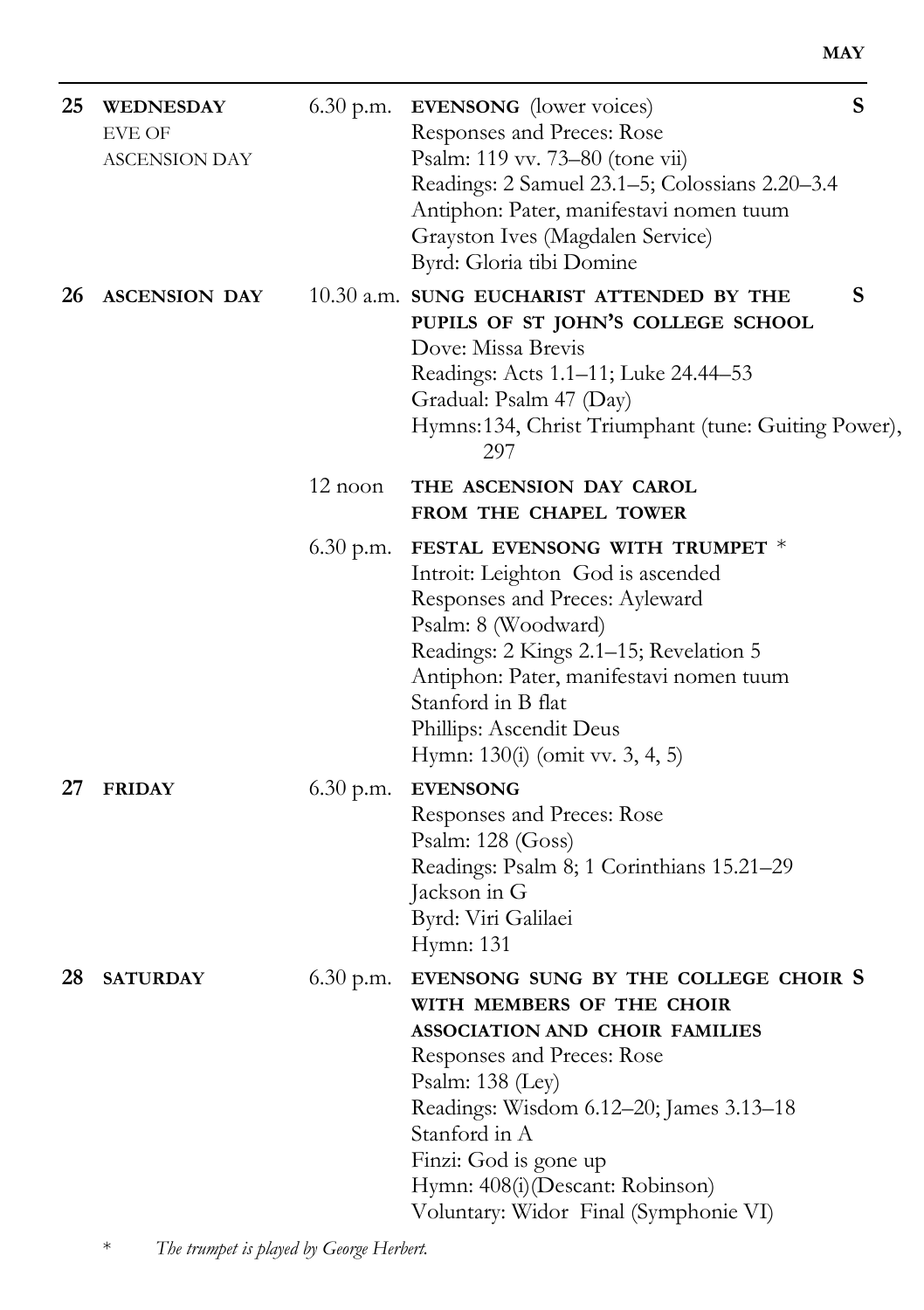| 29 | THE SEVENTH<br><b>SUNDAY OF</b><br><b>EASTER</b> | $8.30$ a.m. | S<br>STUDENT COMMUNION<br>Readings: Acts 16.16-34; John 17.20-26                                                                                                                                                                                                                                                                                                                        |
|----|--------------------------------------------------|-------------|-----------------------------------------------------------------------------------------------------------------------------------------------------------------------------------------------------------------------------------------------------------------------------------------------------------------------------------------------------------------------------------------|
|    | THE SUNDAY AFTER<br><b>ASCENSION DAY</b>         |             | $10.30$ a.m. SUNG EUCHARIST<br>Introit: Exaudi, Domine<br>Missa Fons Bonitatis (Kyrie)<br>Tallis: Missa Salve Intemerata (Gloria, Agnus Dei)<br>Missa Rex Genitor (Sanctus, Benedictus)<br>Readings: Acts 16.16-34; John 17.20-26<br>Gradual: Psalm 97 (tone v)<br>Preacher: The Dean<br>Credo: II<br>Hymns: 135, 443<br>Voluntary: J.S. Bach Prelude and Fugue in G major<br>(BWV 541) |
|    |                                                  | $6.00$ p.m. | <b>ORGAN RECITAL</b> (no. 1530)<br>Luke Bond (St George's Chapel, Windsor)<br>J.S. Bach: Prelude and Fugue in C minor (BWV 546)<br>Vaughan Williams: Prelude on 'Rhosymedre'<br>Howells: Psalm Prelude (set 2, no. 3)<br>Psalm 33 v. 3 'Sing unto him a new song:<br>play skilfully with a loud noise.'                                                                                 |
|    |                                                  | $6.30$ p.m. | <b>EVENSONG</b><br>Responses and Preces: Rose<br>Psalm: 143 (Whitlock)<br>Weir (St John's Service)<br>Gibbons: O God, the King of Glory<br>Hymns: 256, 132<br>Preacher: The Chaplain<br><i>Israel/Palestine</i><br>Voluntary: Parry Fantasia in G major                                                                                                                                 |
| 30 | <b>MONDAY</b><br>EVE OF THE<br>VISIT OF MARY     | $6.30$ p.m. | S<br>EVENSONG SUNG BY ST JOHN'S VOICES<br>Responses and Preces: Lucy Walker<br>Psalm: 150 (Stanford)<br>Readings: Song of Solomon 2.8–14; Luke 1.26–38<br>Antiphon: Beatam me dicent<br>Mathias (Jesus Service)<br>J.S. Bach: Singet dem Herrn ein neues Lied<br>Hymn: 186                                                                                                              |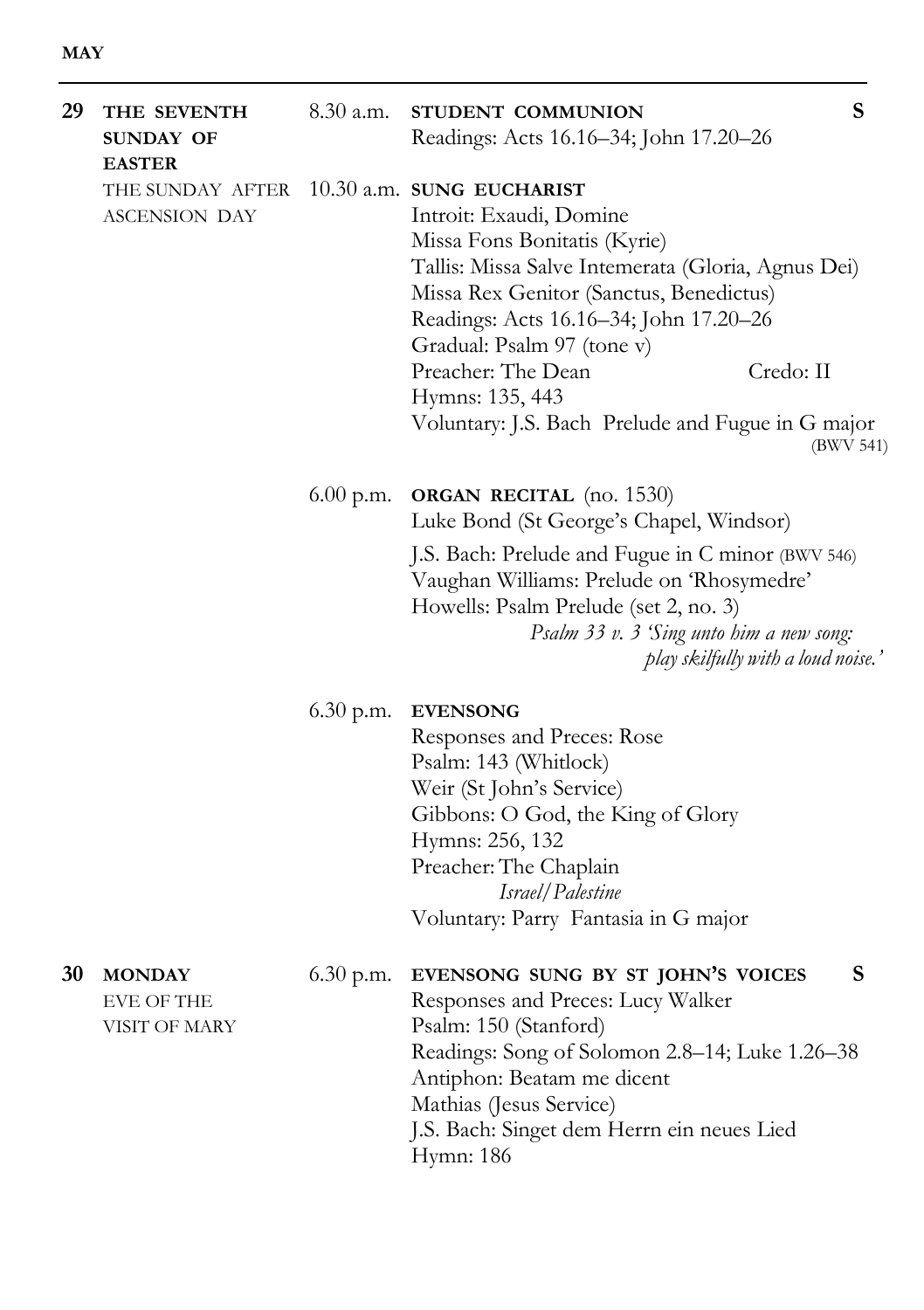| 31 | THE VISIT OF<br>THE BLESSED VIRGIN<br>MARY TO ELIZABETH | $6.30$ p.m. | SUNG EUCHARIST (lower voices)<br>Byrd: Mass for three voices<br>Readings: Zephaniah 3.14–18; Luke 1.39–56<br>Hymns: 181(ii), 185 (omit v.2)                                                                                                                                                       | S           |
|----|---------------------------------------------------------|-------------|---------------------------------------------------------------------------------------------------------------------------------------------------------------------------------------------------------------------------------------------------------------------------------------------------|-------------|
|    |                                                         |             |                                                                                                                                                                                                                                                                                                   | <b>JUNE</b> |
| 1  | WEDNESDAY                                               | $6.30$ p.m. | <b>EVENSONG</b> (lower voices)<br>Responses and Preces: Plainsong<br>Psalm: 6 (tone ii)<br>Readings: Micah 7.11-20; Philippians 1.27-30<br>Dunstable: Magnificat secundi toni<br>Nunc Dimittis secundi toni<br>Dunstable: Quam pulchra es                                                         |             |
| 2  | <b>THURSDAY</b>                                         | 6.30 p.m.   | <b>EVENSONG</b> (lower voices)<br>Responses and Preces: Millington<br>Psalm: 12 (tone iv)<br>Reading: John 9.1-12<br>Moore (Second Service)<br>Byrd: O Lord, make thy servant Elizabeth<br>Hymn: 406                                                                                              |             |
| 3  | <b>FRIDAY</b>                                           | $6.30$ p.m. | <b>EVENSONG</b> (lower voices)<br>Responses and Preces: Tallis<br>Psalm: 18 vv. 1–6 (tone i)<br>Readings: Exodus 20.1-21; Romans 6.1-14<br>Marenzio: Magnificat octavi toni<br>Nunc Dimittis octavi toni<br>Marenzio: O Rex Gloriae<br>Hymn: 392                                                  |             |
| 4  | <b>SATURDAY</b>                                         | $6.30$ p.m. | <b>EVENSONG</b> (lower voices)<br>Responses and Preces: Millington<br>Psalm: 23 (tone viii)<br>Readings: Wisdom 7.22b-8.1; Luke 1.26-38<br>Howells in E<br>Boyce: The Lord is King<br>Hymn: 401 (omit vv. 3, 5)<br>Voluntary: Mendelssohn: Allegro maestoso e vivace<br>(Sonata no. 2 in C minor) | S           |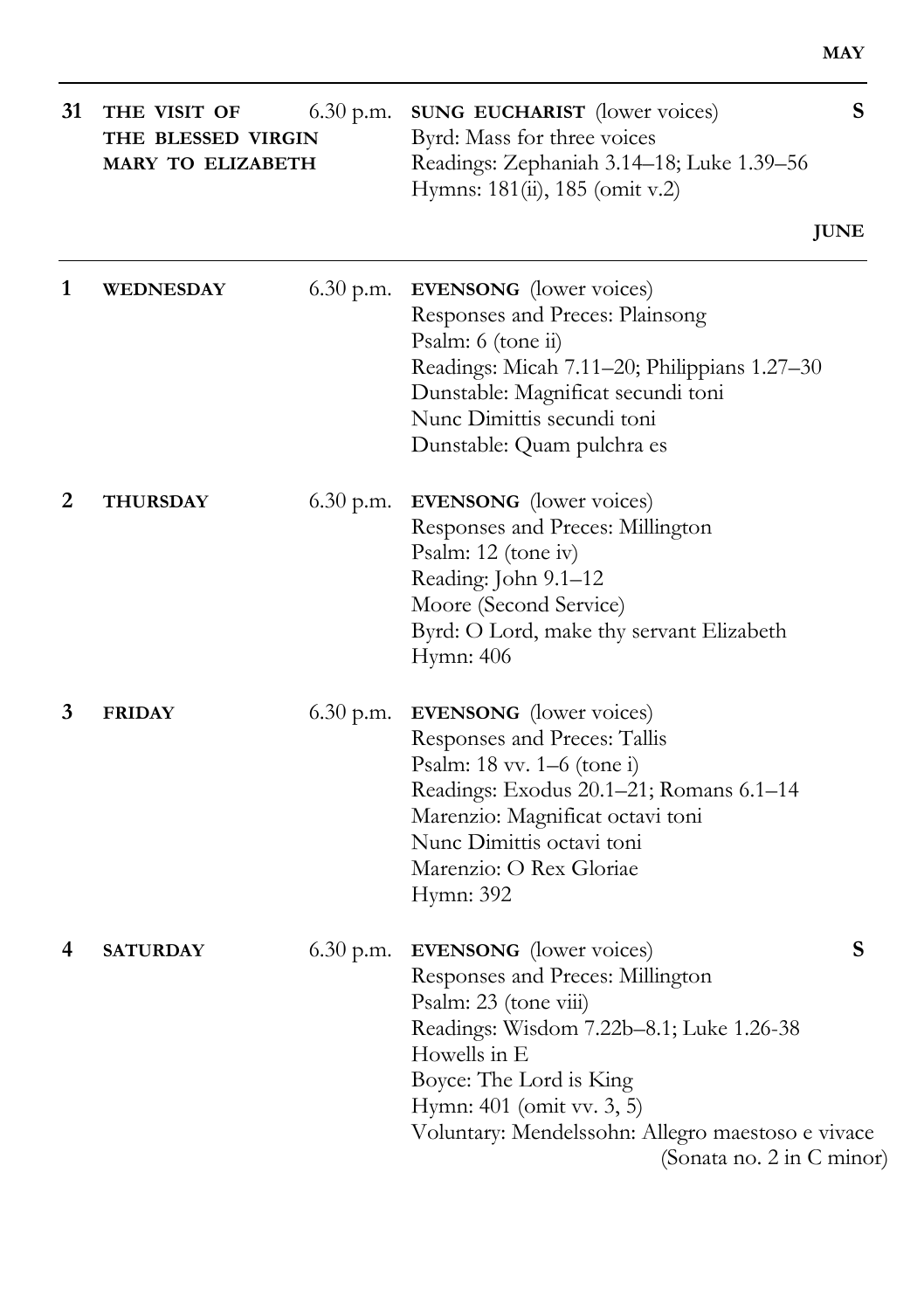| 5 | THE DAY<br>OF PENTECOST<br>WHIT SUNDAY | $8.30$ a.m. | S<br>STUDENT COMMUNION<br>Readings: Acts 2.1-21; John 14.8-17                          |
|---|----------------------------------------|-------------|----------------------------------------------------------------------------------------|
|   |                                        |             | 10.30 a.m. SOLEMN SUNG EUCHARIST $*$<br>Voluntary: Kodály Introitus                    |
|   |                                        |             | Kodály: Missa Brevis<br>Readings: Acts 2.1-21; John 14.8-17                            |
|   |                                        |             | Gradual: Psalm 104 vv. 26–34, 35b (tone iii)                                           |
|   |                                        |             | Preacher: The Chaplain<br>Credo: VII<br>Hymns: 138, 140                                |
|   |                                        |             | Voluntary: Kodály Ite, missa est                                                       |
|   |                                        | $6.00$ p.m. | <b>ORGAN RECITAL</b> (no. 1531)                                                        |
|   |                                        |             | Lidia Ksiazkiewicz (Laon Cathedral, France)                                            |
|   |                                        |             | J.S. Bach (arr. Dupré): Sinfonia (Cantata 146)<br>Franck: Pastorale                    |
|   |                                        |             | Guilmant: March in D major (op. 39, no. 3)                                             |
|   |                                        |             | 6.30 p.m. EVENSONG (lower voices)                                                      |
|   |                                        |             | Responses and Preces: Rose                                                             |
|   |                                        |             | Psalm: 29 (tone viii)                                                                  |
|   |                                        |             | Sumsion in G                                                                           |
|   |                                        |             | Randall Thompson: Alleluia                                                             |
|   |                                        |             | Hymns: 137, Be present Spirit (tune 353)<br>Preacher: Canon Sarah Snyder               |
|   |                                        |             | Rose Castle Foundation                                                                 |
|   |                                        |             | Reconciliation                                                                         |
|   |                                        |             | Voluntary: Mendelssohn Allegro maestoso e vivace<br>(Sonata no. 4 in B flat major)     |
| 6 | <b>MONDAY</b>                          |             | 6.30 p.m. EVENSONG SUNG BY ST JOHN'S VOICES AND<br>CAMPRIDGE IDUCEDCH'S CITAMPER CHOIR |

**CAMBRIDGE UNIVERSITY CHAMBER CHOIR** Responses and Preces: Rose Psalm: 98 (Attwood) Readings: Song of the Three Jews 52–59; 1 John 1 Dyson in D Parry: I was glad Hymn: 367(i)

\* *This service is sung by the altos, tenors and basses of the College Choir along with sopranos drawn from other Cambridge chapel choirs. The choristers are on their half-term holiday.*

\*\* *This work was composed for the College Choir in 2020.*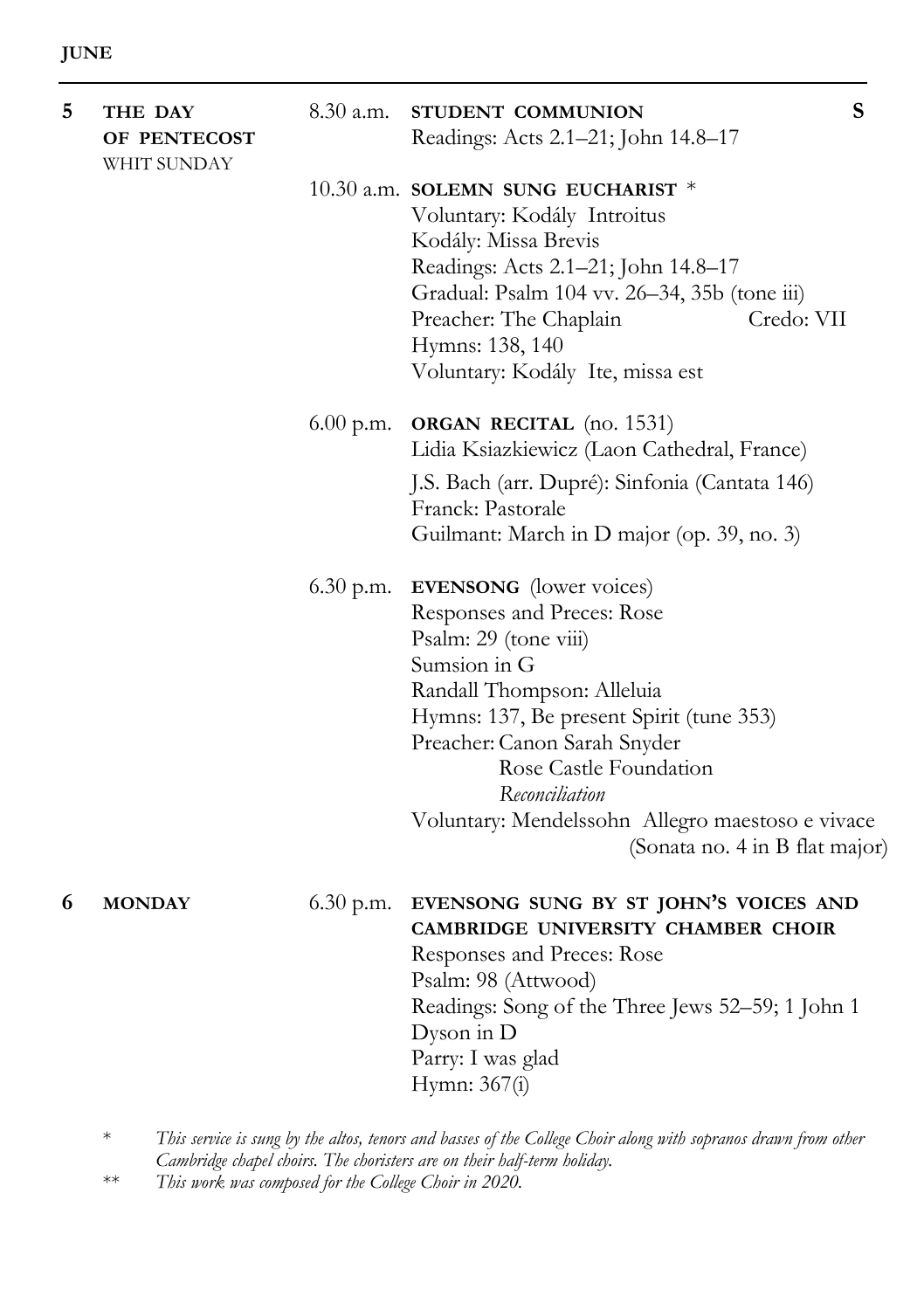| 7  | <b>TUESDAY</b>                         | $6.30$ p.m. | <b>EVENSONG</b><br>Responses and Preces: Rose<br>Psalm: 37 vv. 1–11 (West)<br>Readings: Isaiah 46.8-13; Acts 4.23-31<br>Daniel Purcell in E minor<br>Palestrina: Dum complerentur (part 1)<br>Hymn: 419                                                                                                          |
|----|----------------------------------------|-------------|------------------------------------------------------------------------------------------------------------------------------------------------------------------------------------------------------------------------------------------------------------------------------------------------------------------|
| 8  | WEDNESDAY                              | $6.30$ p.m. | <b>EVENSONG</b> (lower voices)<br>Responses and Preces: Tallis<br>Psalm: 41 (tone iv)<br>Readings: Isaiah 52.13–53.3, 12; Philippians 2.1–11<br>Magnificat primi toni<br>Toner: Nunc Dimittis **<br>Byrd: Christe qui lux es et dies                                                                             |
| 9  | <b>THURSDAY</b>                        | $6.30$ p.m. | <b>EVENSONG</b><br>Responses and Preces: Shephard<br>Psalm: 48 vv. 1–8 (Goss)<br>Reading: John 11.30-44<br>Dyson in F<br>Tomkins: My shepherd is the living Lord<br>Hymn: 389                                                                                                                                    |
| 10 | <b>FRIDAY</b><br>EVE OF<br>ST BARNABAS | $6.30$ p.m. | S<br>EVENSONG SUNG BY THE CHOIRS OF<br>ST JOHN THE DIVINE, KENNINGTON<br>AND ST JOHN'S COLLEGE<br>Responses and Preces: Shephard<br>Psalm: 54 (Barnby)<br>Readings: Isaiah 42.5-12; Acts 14.8-end<br>Antiphon: Qui vult venire post me<br>Stanford in B flat<br>Bullock: Give us the wings of faith<br>Hymn: 394 |
| 11 | <b>ST BARNABAS</b><br><b>APOSTLE</b>   | $6.30$ p.m. | S<br><b>FESTAL EVENSONG</b><br>Introit: Byrd Gloria tibi Domine<br>Responses and Preces: Shephard<br>Psalm: 61 (Tomkins)<br>Readings: Job 29.11-16; John 15.12-17<br>Antiphon: Qui vult venire post me<br>Murrill in E<br>Britten: Rejoice in the Lamb<br>Hymn: 167<br>Voluntary: Alain Litanies                 |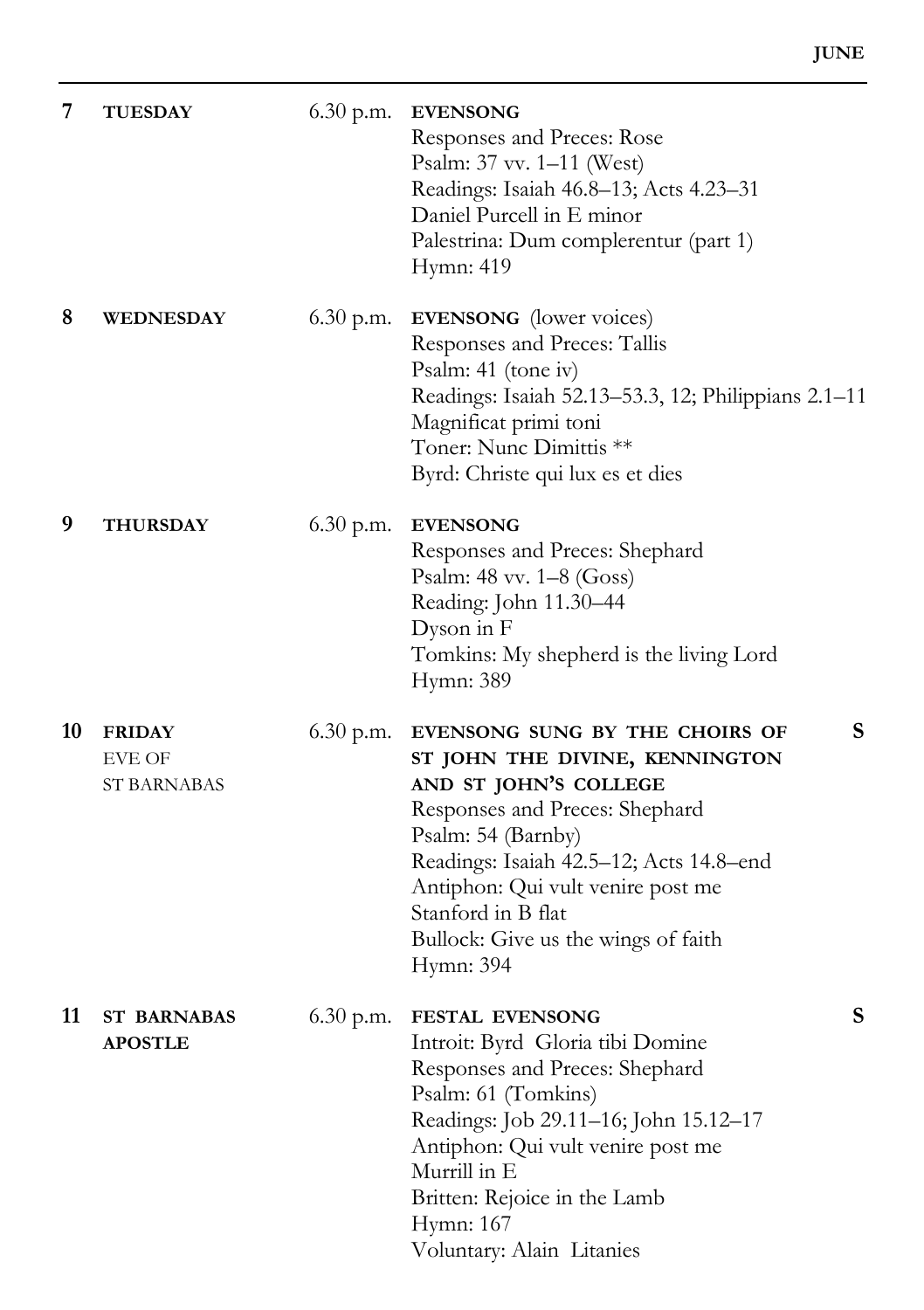| 12 | TRINITY SUNDAY | $8.30$ a.m. | S<br>STUDENT COMMUNION                                           |
|----|----------------|-------------|------------------------------------------------------------------|
|    |                |             | Readings: Romans 5.1-5; John 16.12-15                            |
|    |                |             | 10.30 a.m. SOLEMN SUNG EUCHARIST                                 |
|    |                |             | Introit: Bortniansky Hymn of the Cherubim<br>(Херувимская песнь) |
|    |                |             | Haydn: Little Organ Mass                                         |
|    |                |             | Readings: Romans 5.1-5; John 16.12-15                            |
|    |                |             | Gradual: Psalm 8 (tone viii)                                     |
|    |                |             | Preacher: The Dean<br>Credo: III                                 |
|    |                |             | Hymns: 358(ii), 148 (omit vv. 2, 3, 4, 5)                        |
|    |                |             | Voluntary: Mendelssohn Allegro con brio                          |
|    |                |             | (Sonata no. 4 in B flat major)                                   |
|    |                | $6.00$ p.m. | <b>ORGAN RECITAL</b> (no. 1532)                                  |
|    |                |             | Robin Walker (Concert Organist)                                  |
|    |                |             | Reubke: Sonata on the 94th Psalm                                 |
|    |                | $6.30$ p.m. | <b>EVENSONG</b>                                                  |
|    |                |             | Responses and Preces: Shephard                                   |
|    |                |             | Psalm: 150 (Talbot)                                              |
|    |                |             | Antiphon: Non vos relinquam                                      |
|    |                |             | Leighton (Collegium Magdalenae Oxoniense)                        |
|    |                |             | Rachmaninoff: Hymn of the Cherubim                               |
|    |                |             | (Херувимская песнь)                                              |
|    |                |             | Hymns: 146, 343<br>Preacher: The Rev'd Dr Rachel Mann            |
|    |                |             | Area Dean, Bury and Rossendale                                   |
|    |                |             | LGBTQ+ Equality                                                  |
|    |                |             | Voluntary: Leighton Paean                                        |
| 13 | <b>MONDAY</b>  | $6.30$ p.m. | EVENSONG SUNG BY ST JOHN'S VOICES                                |
|    |                |             | Responses and Preces: Rose                                       |
|    |                |             | Psalm: 68 vv. 1-20 (Woodward, Walmisley)                         |
|    |                |             | Readings: Song of the Three Jews 60–68;                          |
|    |                |             | Revelation 19.5-10                                               |
|    |                |             | Howells (Gloucester Service)                                     |

Parry: There is an old belief Hymn: 404 (omit v.2)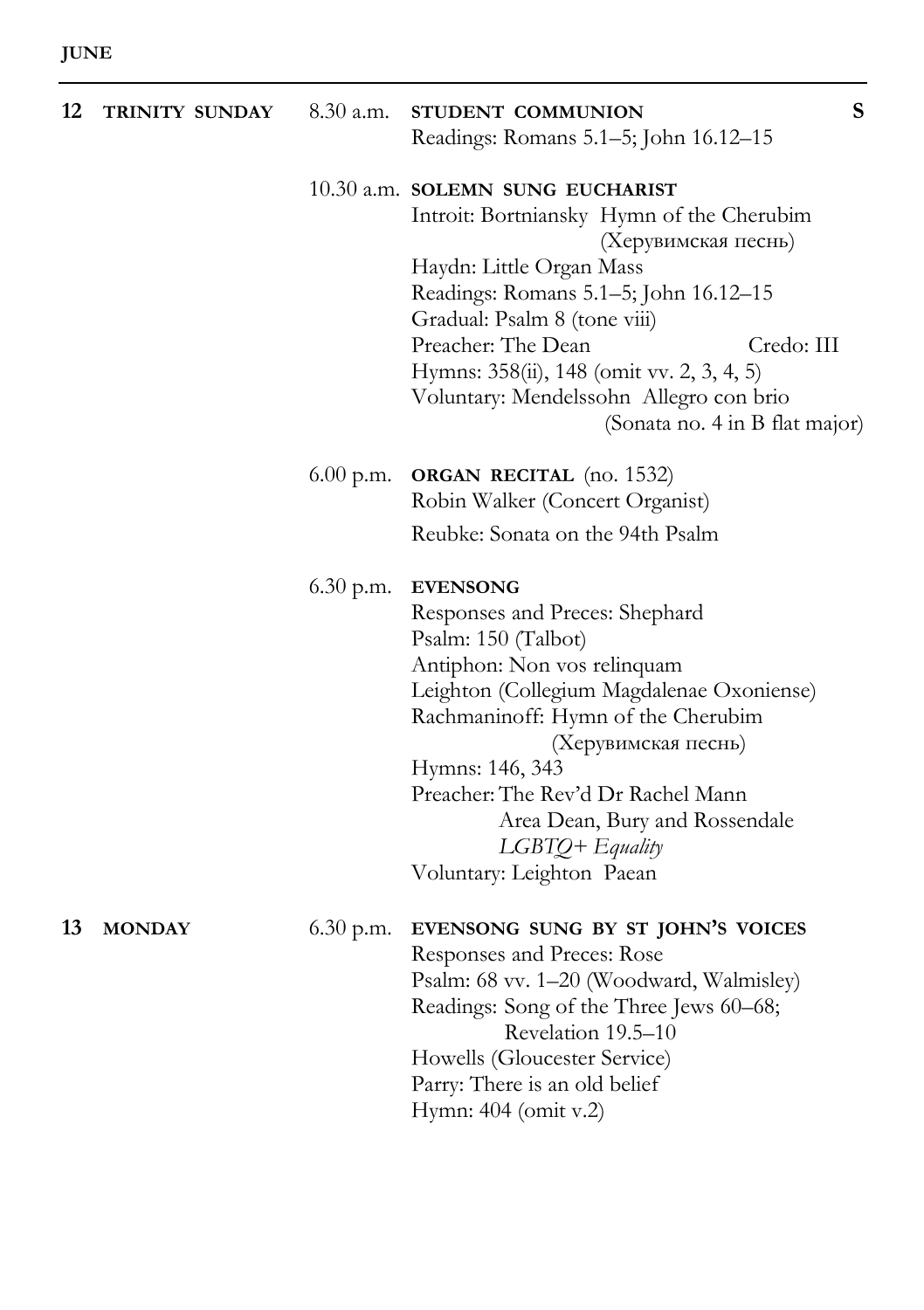| 14 | <b>TUESDAY</b>                        | 6.30 p.m.   | EVENSONG SUNG BY<br>ST JOHN'S VOICES AND THE COLLEGE CHOIR<br>Responses and Preces: Rose<br>Psalm: 71 vv. 1-12 (Parratt)<br>Readings: Ezekiel 11.14-21; Acts 4.32-37<br>Wood in E flat (no. 2)<br>Ireland: Greater love hath no man<br>Hymn: 365 (omit v.3)                                             | S |
|----|---------------------------------------|-------------|---------------------------------------------------------------------------------------------------------------------------------------------------------------------------------------------------------------------------------------------------------------------------------------------------------|---|
| 15 | WEDNESDAY<br>EVE OF<br>CORPUS CHRISTI | $6.30$ p.m. | <b>EVENSONG</b> (lower voices)<br>Responses and Preces: Millington<br>Psalm: 78 vv. 1–8 (tone i)<br>Readings: Exodus 16.2-15; John 6.22-35<br>Antiphon: O quam suavis<br>Grayston Ives (Magdalen Service)<br>Hendrie: Ave verum corpus                                                                  | S |
| 16 | <b>CORPUS CHRISTI</b>                 | $6.30$ p.m. | SUNG EUCHARIST WITH STRINGS<br>Mozart: Ave verum corpus<br>Mozart: Missa Brevis in F (K 192)<br>Readings: 1 Corinthians 11.23-26; John 6.51-58<br>Hymn: 311 (Tune: Dies Dominica)                                                                                                                       | S |
| 17 | <b>FRIDAY</b>                         | $6.30$ p.m. | <b>EVENSONG</b><br>Responses and Preces: Byrd<br>Psalm: 89 vv. 20–30 (Day)<br>Readings: Psalm 119.169–176; Romans 8.1–17<br>Dyson in F<br>Wheeler: Alleluia, I heard a voice<br>Hymn: 402 (tune 406)                                                                                                    |   |
| 18 | <b>SATURDAY</b>                       | $6.30$ p.m. | EVENSONG WITH VIOLIN<br>Responses and Preces: Byrd<br>Psalm: 93 (J. Robinson)<br>Readings: Wisdom 8.2-8; Matthew 12.38-42<br>Forbes L'Estrange: Magnificat (King's College Service)<br>Anna Semple: Nunc Dimittis *<br>Britten: O be joyful<br>Hymn: 400 (tune 381)<br>Voluntary: Watkins Piéce d'orgue | S |

\* *The violin is played by Alex Semple.*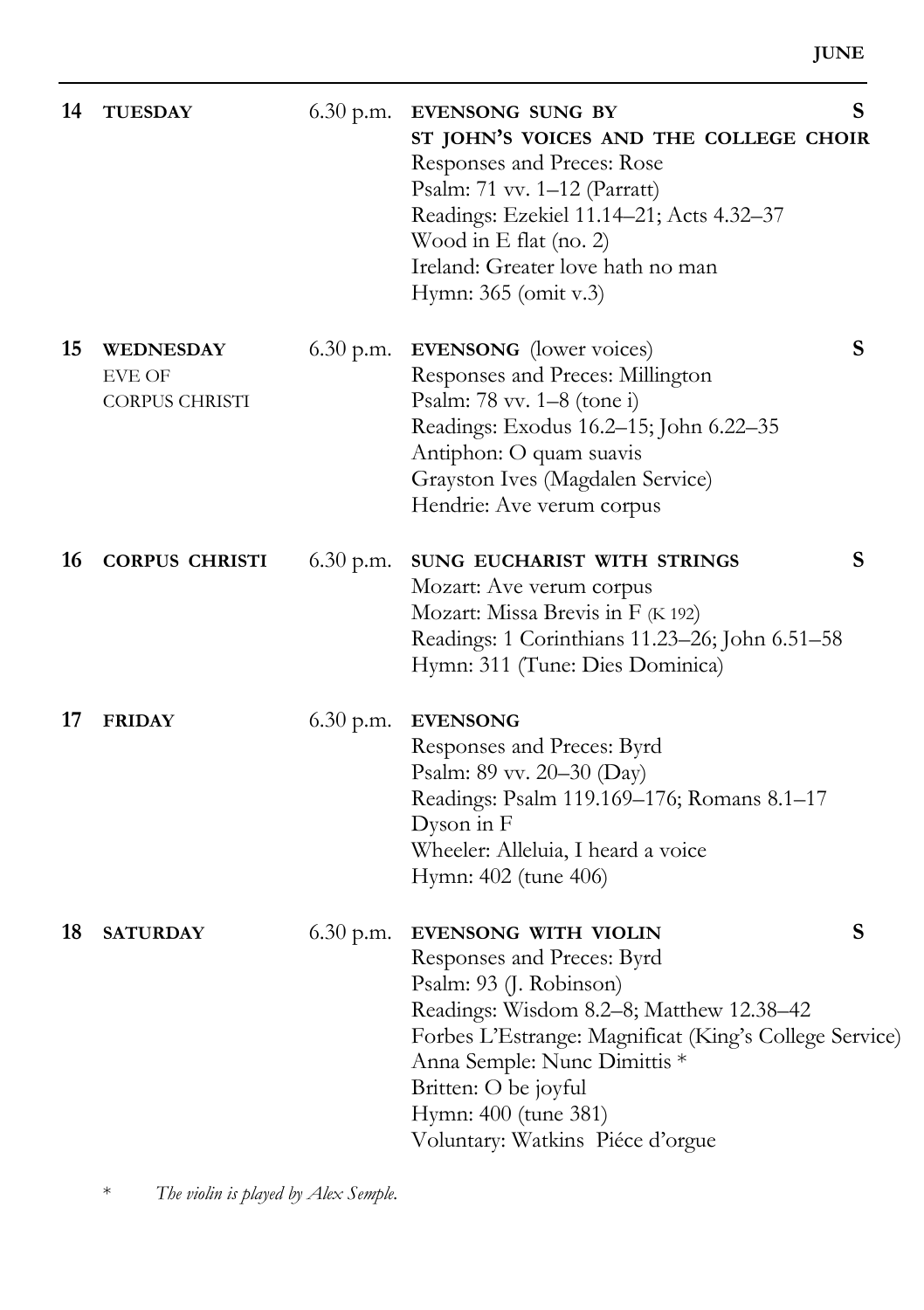| 19 | THE FIRST                             | $8.30$ a.m. | STUDENT COMMUNION                                                                              | S |  |  |
|----|---------------------------------------|-------------|------------------------------------------------------------------------------------------------|---|--|--|
|    | <b>SUNDAY AFTER</b><br><b>TRINITY</b> |             | Readings: Isaiah 65.1-9; Luke 8.26-39                                                          |   |  |  |
|    |                                       |             | 10.30 a.m. SUNG EUCHARIST                                                                      |   |  |  |
|    |                                       |             | Introit: Factus est                                                                            |   |  |  |
|    |                                       |             | Tye: Missa Euge Bone (Gloria, Agnus Dei)                                                       |   |  |  |
|    |                                       |             | Missa de Angelis (Kyrie, Sanctus)                                                              |   |  |  |
|    |                                       |             | Readings: Isaiah 65.1-9; Luke 8.26-39                                                          |   |  |  |
|    |                                       |             | Gradual: Psalm 22 vv. 19–28 (tone ii)                                                          |   |  |  |
|    |                                       |             | Credo: IV<br>Preacher: The Chaplain                                                            |   |  |  |
|    |                                       |             | Hymns: 276(ii), 398 (tune 395)                                                                 |   |  |  |
|    |                                       |             | Voluntary: J.S. Bach Prelude in C major (BWV 547i)                                             |   |  |  |
|    |                                       | $6.00$ p.m. | <b>ORGAN RECITAL</b> (no. 1533)<br>Colin Walsh (Lincoln Cathedral)                             |   |  |  |
|    |                                       |             | Tournemire (Duruflé): Improvisation sur le 'Te Deum'<br>Saint-Saëns: Fantaisie in D flat major |   |  |  |
|    |                                       |             | Vierne: Toccata (Pièces de Fantaisie)                                                          |   |  |  |
|    |                                       | $6.30$ p.m. | <b>EVENSONG</b>                                                                                |   |  |  |
|    |                                       |             | Responses and Preces: Byrd                                                                     |   |  |  |
|    |                                       |             | Psalm: 99 (Whitlock)                                                                           |   |  |  |
|    |                                       |             | Antiphon: Benedictus es                                                                        |   |  |  |
|    |                                       |             | Walton (Chichester Service)                                                                    |   |  |  |
|    |                                       |             | Betinis: Aeterna lux, divinitas                                                                |   |  |  |
|    |                                       |             | Hymns: 360, 390 (tune 388(i))                                                                  |   |  |  |
|    |                                       |             | Preacher: Dr Claire Foster-Gilbert                                                             |   |  |  |
|    |                                       |             | Director, Westminster Abbey Institute                                                          |   |  |  |
|    |                                       |             | Politics                                                                                       |   |  |  |
|    |                                       |             | Voluntary: J.S. Bach Fugue in D minor (Dorian)<br>(BWV 538ii)                                  |   |  |  |

Services resume at 6.30 p.m. on Tuesday 28 June 2022.

| 28 | <b>TUESDAY</b><br><b>EVE OF ST PETER</b><br>AND ST PAUL | $6.30$ p.m. EVENSONG<br>Responses and Preces: Byrd<br>Psalm: $138$ (Ley)<br>Readings: Ezekiel 3.4–11; Galatians 1.13–2.8<br>Antiphon: Qui vult venire post me | S |
|----|---------------------------------------------------------|---------------------------------------------------------------------------------------------------------------------------------------------------------------|---|
|    |                                                         | Sumsion in A<br>Weir: Vertue                                                                                                                                  |   |
|    |                                                         | Hymn: 420                                                                                                                                                     |   |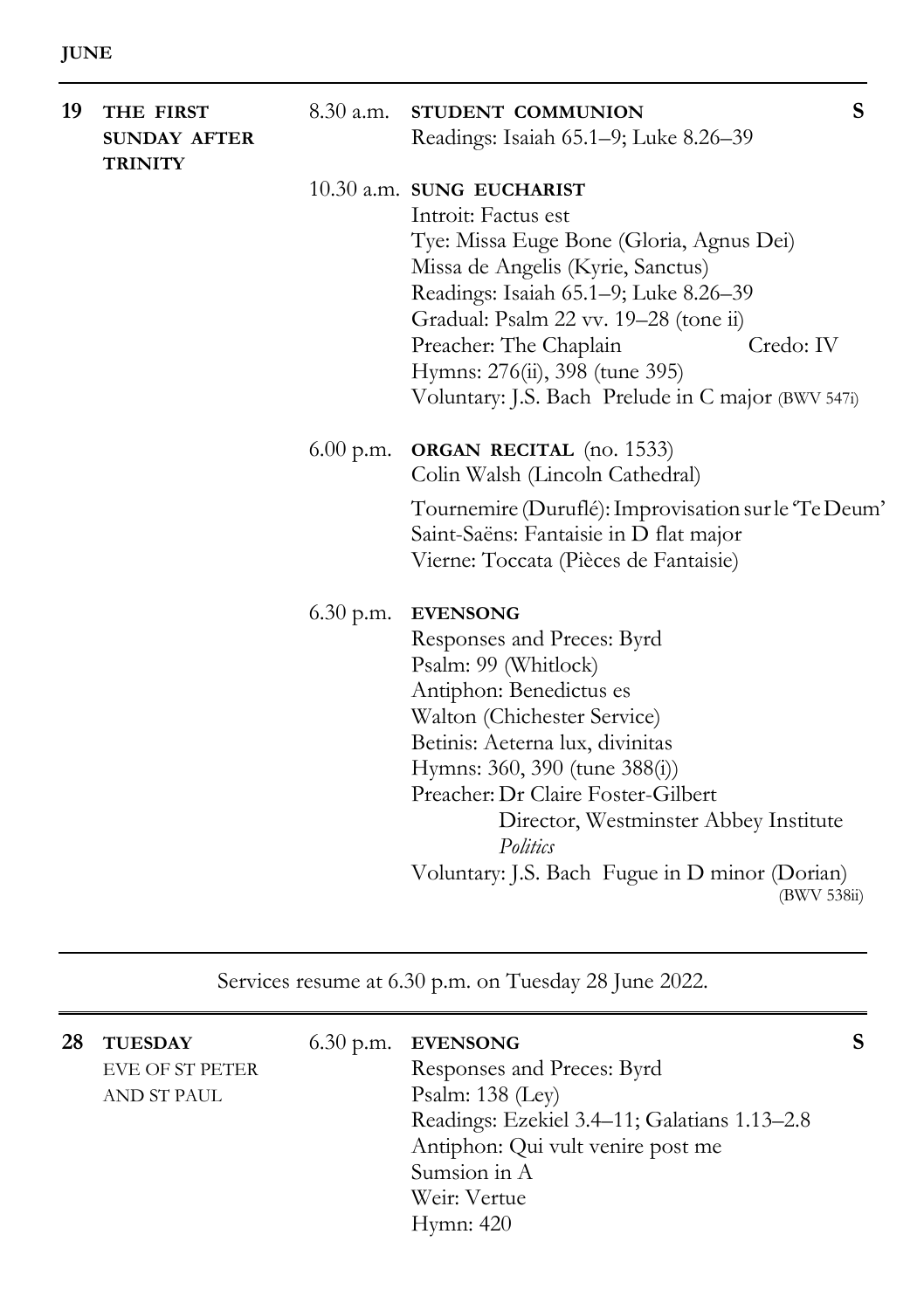| 29 | <b>ST PETER AND</b><br><b>ST PAUL</b><br><b>APOSTLES</b> |             | 10.30 a.m. <b>GRADUATION SERVICE</b><br>Psalm: 139 vv. 1-18, 23-24 (Skeats)<br>Te Deum: Howells (Collegium Regale)<br>Finzi: God is gone up<br>Hymn: 436 (Descant: Robinson)                                                                                                                                                                     |   |
|----|----------------------------------------------------------|-------------|--------------------------------------------------------------------------------------------------------------------------------------------------------------------------------------------------------------------------------------------------------------------------------------------------------------------------------------------------|---|
|    |                                                          | $6.30$ p.m. | FESTAL EVENSONG (lower voices)<br>Responses and Preces: Rose<br>Psalm: 146 (tone viii)<br>Readings: Zechariah 4.1-6a, 10b-14;<br>Matthew 16.13-19<br>Antiphon: Qui vult venire post me<br>Holmes (Faubourdons)<br>Moore: Hear my prayer, O heavenly Father *<br>Hymn: 172 (tune 443)                                                             | S |
| 30 | <b>THURSDAY</b>                                          | $6.30$ p.m. | <b>EVENSONG</b><br>Responses and Preces: Byrd<br>Psalm: 148 (Robinson)<br>Reading: Luke 7.1-10<br>Weelkes (Sixth Service)<br>Gibbons: Great Lord of Lords<br>Hymn: 355 (omit v.4)<br><b>JULY</b>                                                                                                                                                 |   |
| 1  | <b>FRIDAY</b>                                            | $6.30$ p.m. | <b>EVENSONG</b><br>Responses and Preces: Radcliffe<br>Psalm: 4 (Soaper)<br>Readings: Ecclesiastes 1.1-9; Romans 8.18-27<br>Wise in E flat<br>Greene: Lord, let me know mine end<br>Hymn: 425                                                                                                                                                     |   |
| 2  | <b>SATURDAY</b>                                          |             | 6.00 p.m. EVENSONG WITH HARP AND PERCUSSION<br>Responses and Preces: Radcliffe<br>Psalm: 12 (Goss)<br>Readings: Isaiah 35; Hebrews 10.35-11.1<br>Antiphon: Qui vult venire post me<br>Murrill in E<br>Bernstein: Chichester Psalms<br>Hymn: 383(ii) (omit v. 3)<br>Voluntary: Ernst (arr. J.S. Bach) Allegro<br>(Concerto in G major (BWV 595i)) | S |

\* *This work was composed for the College Choir in 2015, using a generous donation from Paul and Joanna Lindsell.*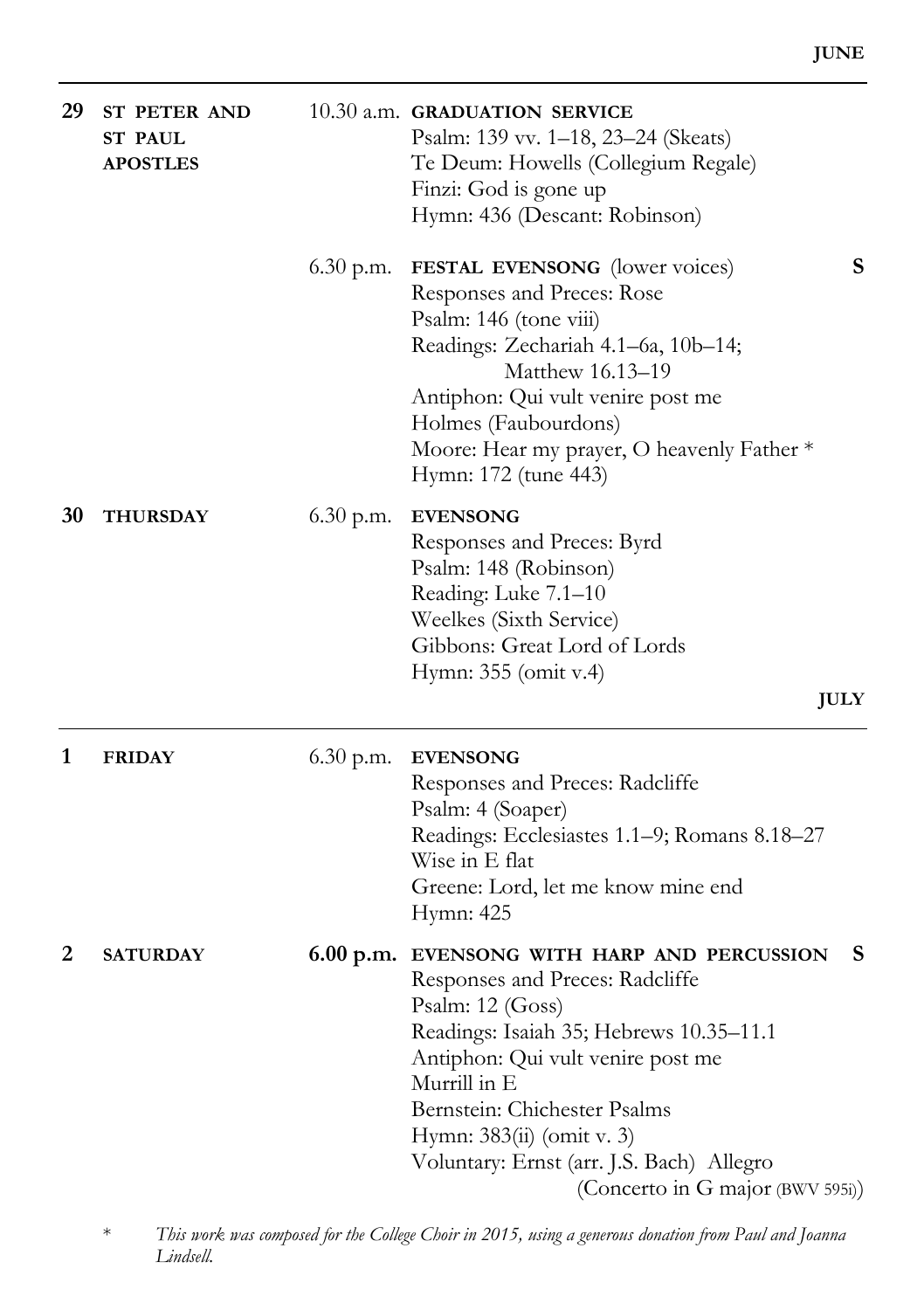| 3 | <b>ST THOMAS</b><br><b>APOSTLE</b> |             | S<br>10.30 a.m. SOLEMN SUNG EUCHARIST<br>Introit: Frances-Hoad A Blessing<br>Victoria: Missa O quam gloriosum<br>Readings: Ephesians 2.19-end; John 20.24-29<br>Gradual: Psalm 31 vv. 1–7 (tone iii)<br>Preacher: The Dean<br>Credo: V<br>Hymns: 457(i), 468 (omit v.2)<br>Voluntary: Parry Fugue in G major                   |  |
|---|------------------------------------|-------------|--------------------------------------------------------------------------------------------------------------------------------------------------------------------------------------------------------------------------------------------------------------------------------------------------------------------------------|--|
|   |                                    | $6.00$ p.m. | <b>ORGAN RECITAL</b> (no. 1534)<br>Paul Greally (King's College)<br>J.S. Bach: Prelude and Fugue in E minor (BWV 548)<br>J.S. Bach: Sonata no. 2 in C minor (BWV 526)<br>i. Vivace<br>ii. Largo<br>iii. Allegro                                                                                                                |  |
|   |                                    | $6.30$ p.m. | EVENSONG WITH VIOLIN<br>Responses and Preces: Radcliffe<br>Psalm: 17 vv. 1-7 (Turle)<br>Antiphon: Qui vult venire post me<br>Stanford: Magnificat in A<br>Anna Semple: Nunc Dimittis *<br>Howells: O be joyful<br>Hymns: 463, 381<br>Voluntary: Howells Rhapsody no. 1 in D flat major                                         |  |
| 5 | <b>TUESDAY</b>                     |             | 6.00 p.m. EVENSONG<br>SUNG BY THE CHOIRS OF KING'S<br>AND ST JOHN'S COLLEGES IN<br>ST JOHN'S COLLEGE CHAPEL<br>Responses and Preces: Radcliffe<br>Psalm: 29 (Attwood)<br>Readings: Malachi 3.8-12; Acts 5.1-11<br>Jackson in G<br>Finzi: Lo, the full, final sacrifice<br>Hymn: Great is thy faithfulness (Tune: Faithfulness) |  |

Voluntary: Howells Paean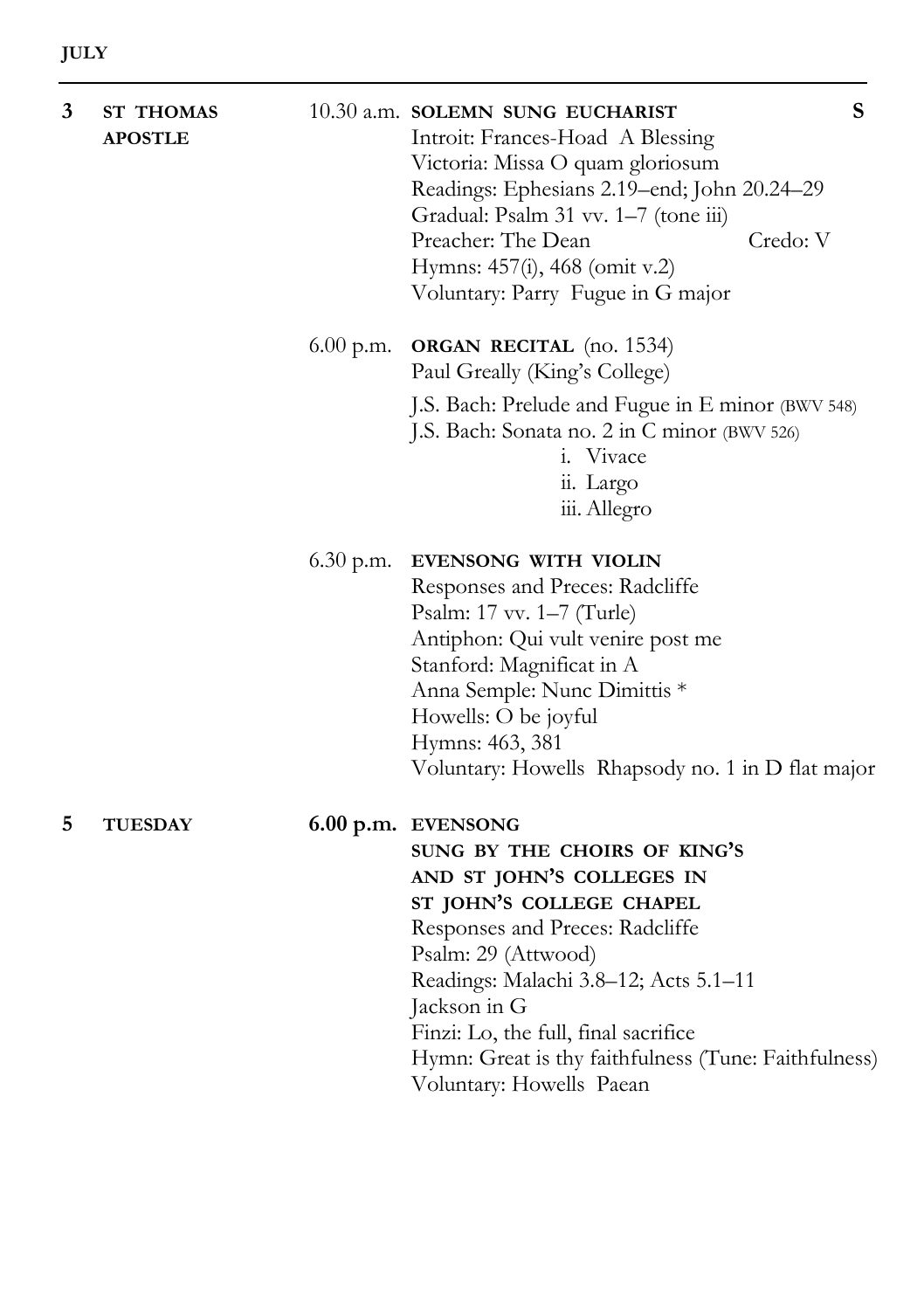| 6 | <b>WEDNESDAY</b> | $6.30$ p.m. | <b>EVENSONG</b> (lower voices)<br>Responses and Preces: Millington<br>Psalm: 32 (tone vi)<br>Readings: Deuteronomy 31.30-32.14;<br>Philippians 2.12-18<br>Kennedy (Worcester Service)<br>Poulenc: Quatre petites Prières de<br>Saint François d'Assise                                                                                          |
|---|------------------|-------------|-------------------------------------------------------------------------------------------------------------------------------------------------------------------------------------------------------------------------------------------------------------------------------------------------------------------------------------------------|
| 7 | <b>THURSDAY</b>  | $6.30$ p.m. | <b>EVENSONG WITH ELECTRONICS</b><br>Responses and Preces: Rose<br>Psalm: 37 vv. 1–11 (West)                                                                                                                                                                                                                                                     |
|   |                  |             | Reading: Luke 8.40-56<br>Watson in E<br>Nunn: Sitivit anima mea **<br>Hymn: 452<br>Voluntary: Harvey Toccata for organ and tape                                                                                                                                                                                                                 |
| 8 | <b>FRIDAY</b>    | $6.30$ p.m. | <b>EVENSONG</b><br>Responses and Preces: Rose<br>Psalm: 41 (Buck)<br>Readings: Isaiah 50.4–10; Romans 8.31–39<br>Stanford in B flat<br>Howells: Take him, earth, for cherishing<br>Hymn: 467                                                                                                                                                    |
| 9 | <b>SATURDAY</b>  | $6.30$ p.m. | S<br><b>EVENSONG</b><br>Introit: Chesnokov Let my prayer arise<br>(Да исправится молитва моя)<br>Responses and Preces: Rose<br>Psalm: 48 (Goss)<br>Readings: Wisdom 19.18-22; Revelation 4<br>Moore (St John's Service) ***<br>MacMillan: O give thanks unto the Lord<br>Hymn: 373 (Tune: Coe Fen)<br>Voluntary: Franck Choral no. 1 in E major |

\* *The violin is played by Alex Semple.*

\*\* *This work, scored for choir and electronics, was commissioned for the College Choir in 2018.*

\*\*\* *This work was commissioned for the College Choir in 2006.*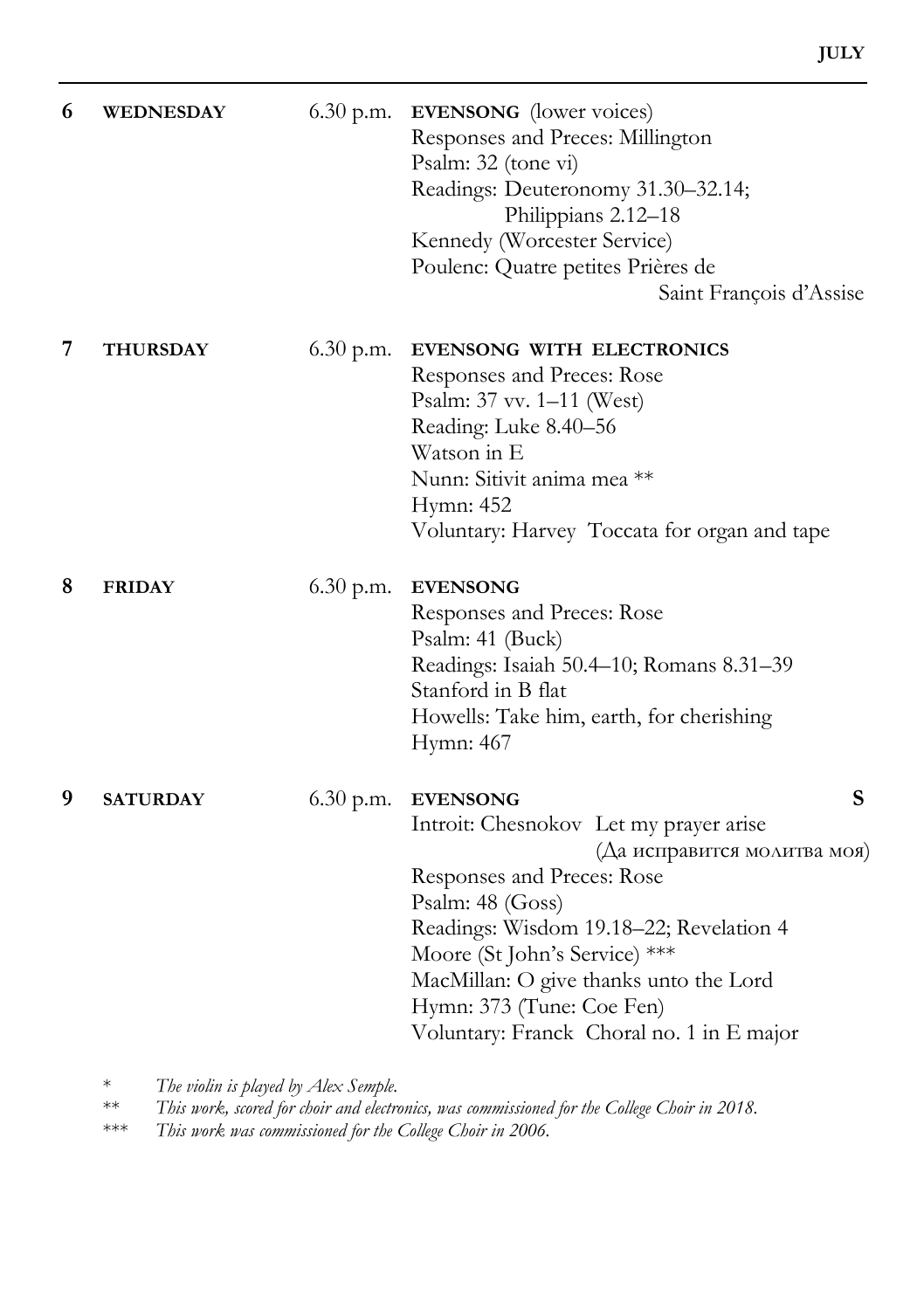| 10 | THE FOURTH<br><b>SUNDAY AFTER</b><br><b>TRINITY</b> |             | 10.30 a.m. SUNG EUCHARIST<br>Introit: Vaughan Williams O taste and see<br>Byrd: Mass for four voices<br>Readings: Colossians 1.1-14; Luke 10.25-37<br>Gradual: Psalm 25 vv. 1–10 (tone i)<br>Preacher: The Chaplain<br>Offertory Motet: Vaughan Williams<br>Hymn: 408(i) (Descant: Robinson)<br>Voluntary: Elgar Allegro maestoso | S<br>Credo: VI<br>Love bade me welcome<br>(Sonata in G major) |
|----|-----------------------------------------------------|-------------|-----------------------------------------------------------------------------------------------------------------------------------------------------------------------------------------------------------------------------------------------------------------------------------------------------------------------------------|---------------------------------------------------------------|
|    |                                                     | $6.00$ p.m. | <b>ORGAN RECITAL</b> (no. 1535)<br>George Herbert (St John's College)<br>Vierne: Symphonie II<br>i. Allegro<br>ii. Choral<br>iii. Scherzo<br>iv. Cantabile                                                                                                                                                                        |                                                               |
|    |                                                     | $6.30$ p.m. | <b>EVENSONG</b><br>Responses and Preces: Rose<br>Psalms: 53 (Stanford), 54 (Barnby)<br>Howells (Collegium Regale)<br>Elgar: Give unto the Lord<br>Hymns: 427, 252<br>Voluntaries: Elgar (arr. Harris) Nimrod<br>Vierne Final (Symphonie II)                                                                                       |                                                               |

The first Evensong next term will be at 6.30 p.m. on Wednesday 5 October 2022.

Cover image: The Resurrection of Christ From an illuminated manuscript in the College collection (f.285v of MS T.8)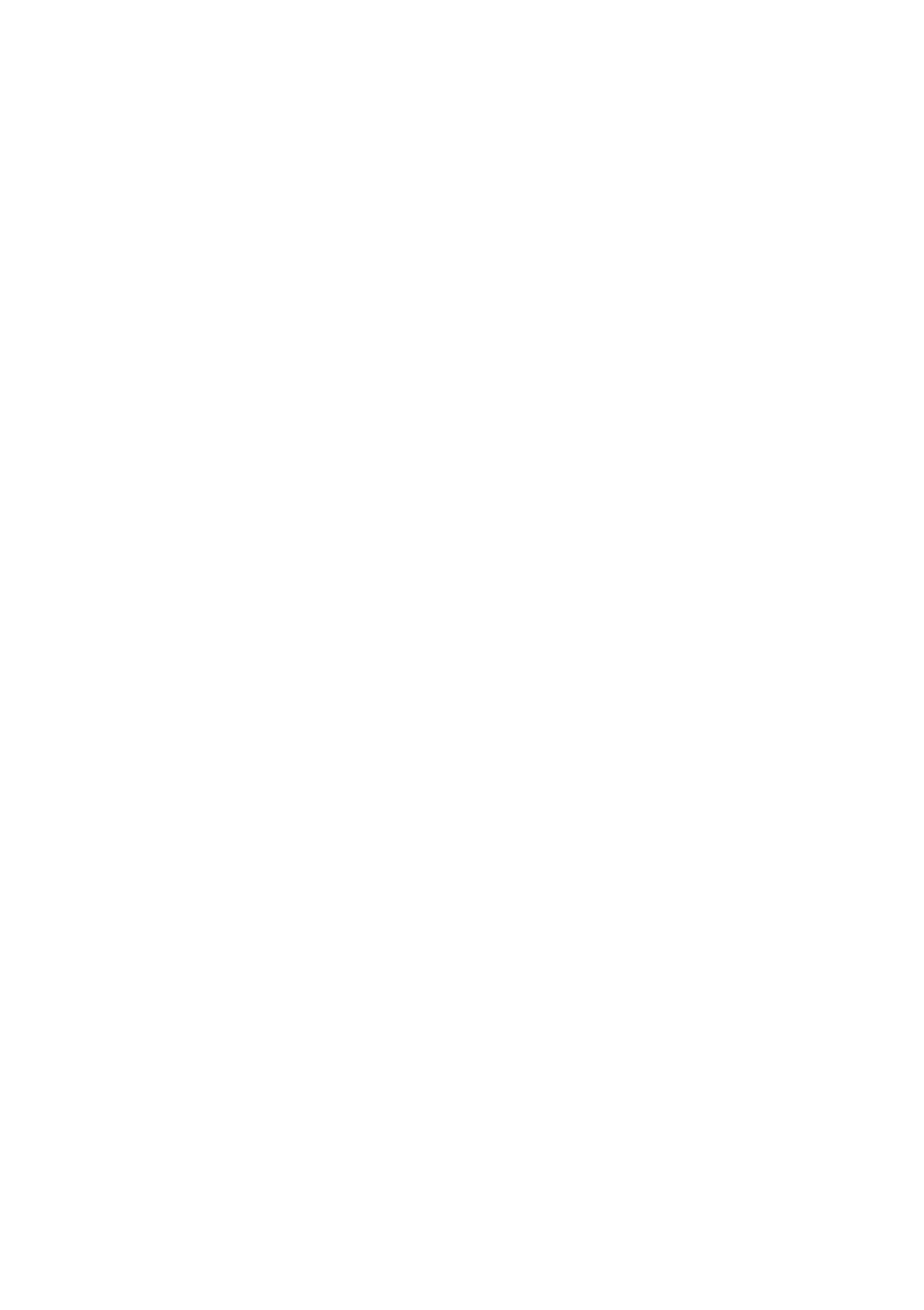#### **ST JOHN'S COLLEGE CHOIR**

The Director of Music, Andrew Nethsingha, is pleased to receive enquiries from people interested in joining the College Choir as chorister, choral scholar or organ scholar. He is always happy to meet them informally to offer advice.

> Please contact him at choir@joh.cam.ac.uk

or contact the Choir Administrator, Caroline Marks, on 01223 338718.



**CHORISTER VOICE TRIALS** Voice trials are held for boys and girls aged 6–9 years old. For further details please contact the Registrar, Emma Luck, at St John's College School on 01223 353652 or by email – admissions@sjcs.co.uk



#### **ST JOHN'S VOICES**

Those interested in singing in St John's Voices are encouraged to contact Graham Walker, the Director, on ghw22@cam.ac.uk

Priority is generally given to students of St John's, but singers from outside the College are very welcome to apply.